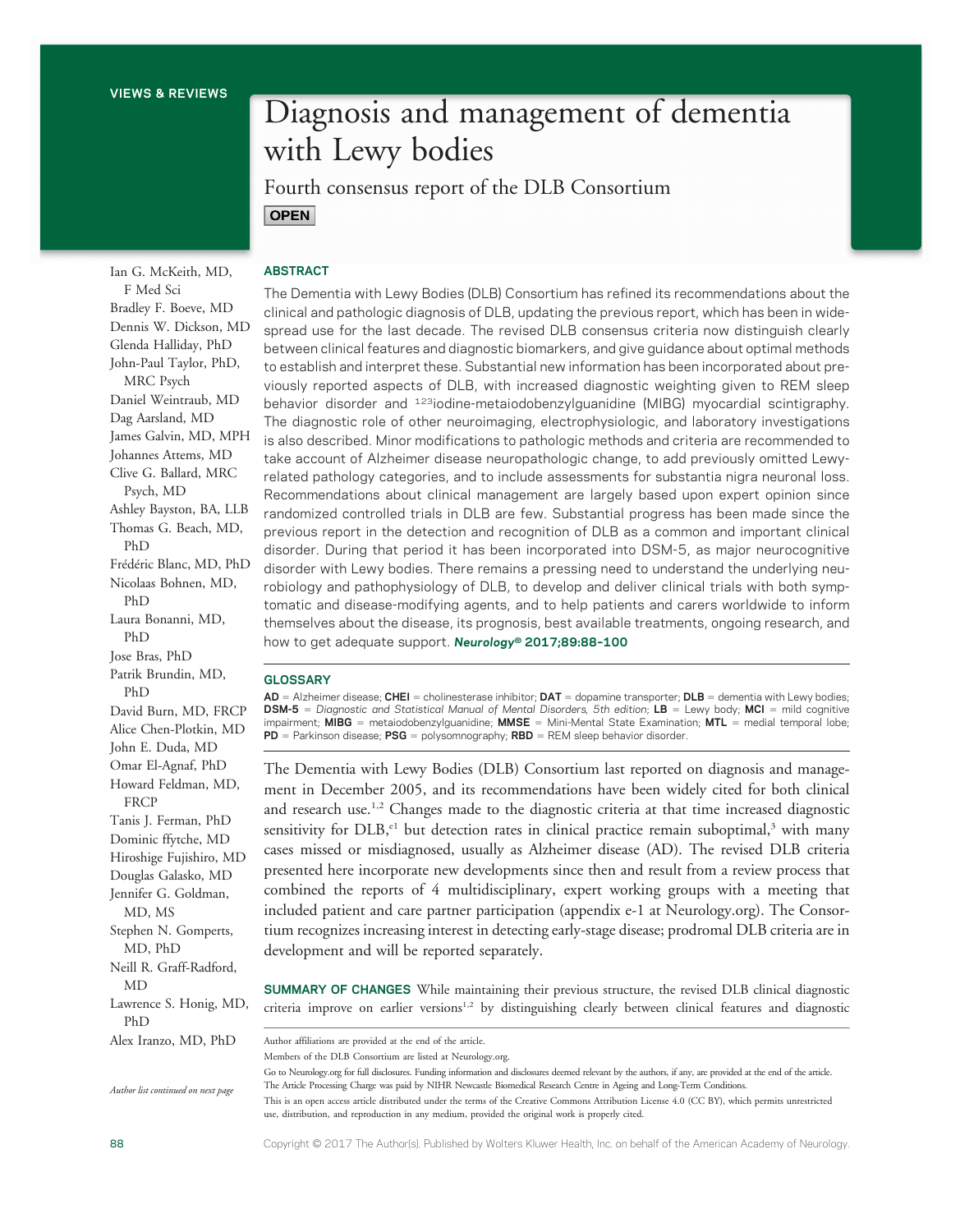Kejal Kantarci, MD, MS Daniel Kaufer, MD Walter Kukull, PhD Virginia M.Y. Lee, PhD James B. Leverenz, MD Simon Lewis, MBBCh, MD Carol Lippa, MD Angela Lunde, MA Mario Masellis, MD, PhD Eliezer Masliah, MD Pamela McLean, PhD Brit Mollenhauer, MD Thomas J. Montine, MD, PhD Emilio Moreno, MD, PhD Etsuro Mori, MD, PhD Melissa Murray, PhD John T. O'Brien, F Med Sci, DM Sotoshi Orimo, MD, PhD Ronald B. Postuma, MD, MSc Owen A. Ross, PhD David P. Salmon, PhD Andrew Singleton, PhD Angela Taylor, BM Alan Thomas, PhD Pietro Tiraboschi, MD Jon B. Toledo, MD, PhD John Q. Trojanowski, MD, PhD Debby Tsuang, MD Zuzana Walker, MD, FRC Psych Masahito Yamada, MD, PhD Kenji Kosaka, MD

Correspondence to Dr. McKeith: [ian.mckeith@newcastle.ac.uk](mailto:ian.mckeith@newcastle.ac.uk)

# Editorial, page 18

Supplemental data at [Neurology.org](http://neurology.org/lookup/doi/10.1212/WNL.0000000000004058)

biomarkers, with guidance about optimal methods to establish and interpret these. Clinical signs and symptoms are weighted as core or supportive, and biomarkers as indicative or supportive, based upon their diagnostic specificity and the volume of goodquality evidence available. Although carrying less diagnostic weight, supportive items are often valuable in clinical decision-making, acting as signposts to or adding evidence for a DLB diagnosis. The previous category of suggestive features is no longer used and those items, namely REM sleep behavior disorder (RBD), severe neuroleptic sensitivity, and low dopamine transporter (DAT) imaging, have been reassigned in the new scheme.

The revised criteria (table 1) generate categories of probable and possible DLB, corresponding to terminology previously used, describing the clinical presentations most typical of dementia associated with underlying Lewy-related pathology. Because of considerable pathologic heterogeneity, some dementia presentations associated with Lewy-related pathology are atypical, e.g., if abundant neocortical neuritic plaques and tangles are present in addition to Lewy bodies (LB), the clinical profile may more Shankar Ramaswamy, MD closely resemble AD rather than DLB.<sup>4,5</sup> Such mixed pathology cases are common, explaining why up to half of carefully research-diagnosed patients with AD may have unsuspected Lewy-related pathology at autopsy.6 Criteria for the detection of such patients, previously characterized as the LB variant of AD,7 remain to be formulated.

> Clinical features. Dementia, defined as a progressive cognitive decline of sufficient magnitude to interfere with normal social or occupational functions, or with usual daily activities, is an essential requirement for DLB diagnosis.

> Although dementia screens such as the Mini-Mental State Examination (MMSE) and Montreal Cognitive Assessment are useful to characterize global impairment in DLB, neuropsychological assessment should include tests covering the full range of cognitive domains potentially affected. Disproportionate attentional, executive function, and visual processing deficits relative to memory and naming are typical.<sup>8,9,</sup> e2,e3 Measures of attention/executive function that differentiate DLB from AD and normal aging and that predict progression from mild cognitive impairment (MCI) to DLB include tests of processing speed and divided/alternating attention, e.g., Stroop tasks, trailmaking tasks, phonemic fluency, and computerized tasks of reaction time. The spatial and perceptual difficulties of DLB often occur early; examples of useful probes include tasks of figure copy, e.g., intersecting pentagons, complex figure copy; visual assembly, e.g., block design, puzzle tasks; spatial matching,

e.g., line orientation, size matching tasks; and perceptual discrimination, e.g., incomplete figures, incomplete letters, pareidolia tasks.<sup>10,e4</sup>

Memory and object naming tend to be less affected in DLB, and are best evaluated through story recall, verbal list learning, and confrontation naming tasks, although some patients' difficulties may be secondary to speed or retrieval task demands.

No DLB-specific assessment batteries have been developed, although recommendations have been made about suitable existing instruments $11$  and a composite risk score tool has been published.12

Core clinical features. Fluctuation. DLB fluctuations have been described in detail previously<sup>1,2</sup> and are typically delirium-like,<sup>e5</sup> occurring as spontaneous alterations in cognition, attention, and arousal. They include waxing and waning episodes of behavioral inconsistency, incoherent speech, variable attention, or altered consciousness that involves staring or zoning out. Direct questioning of an informant about fluctuations may not reliably discriminate DLB from AD, but questions about daytime drowsiness, lethargy, staring into space, or episodes of disorganized speech do. These have been incorporated into scales that either score the severity and frequency of fluctuations derived from a clinical interview or use informant reports from semi-structured questionnaires.13–<sup>16</sup> Recording variations in attentional performance using repeated computer-based tests offers an independent method.<sup>e6</sup> At least one measure of fluctuation should be documented when applying DLB diagnostic criteria. Fluctuations may also occur in advanced stages of other dementias, so they best predict DLB when they are present early.<sup>e7</sup>

Visual hallucinations. Recurrent, complex visual hallucinations occur in up to 80% of patients with DLB and are a frequent clinical signpost to diagnosis. They are typically well-formed, featuring people, children, or animals, sometimes accompanied by related phenomena including passage hallucinations, sense of presence, and visual illusions.<sup>e8</sup> Patients are typically able to report these experiences, as are observant caregivers. Patient responses to their hallucinations vary both in degree of insight and emotional reaction to them. Assessment scales for characterizing and quantifying visual hallucinations are available.<sup>17</sup>

Parkinsonism. Spontaneous parkinsonian features, not due to antidopaminergic medications or stroke, are common in DLB, eventually occurring in over 85%.<sup>e9</sup> Parkinsonism in Parkinson disease (PD) is defined as bradykinesia in combination with rest tremor, rigidity, or both.<sup>18</sup> Many DLB patients' parkinsonism falls short of this, so documentation of only one of these cardinal features is required. Care should be taken particularly in older patients not to misinterpret physical signs due to comorbidity, e.g.,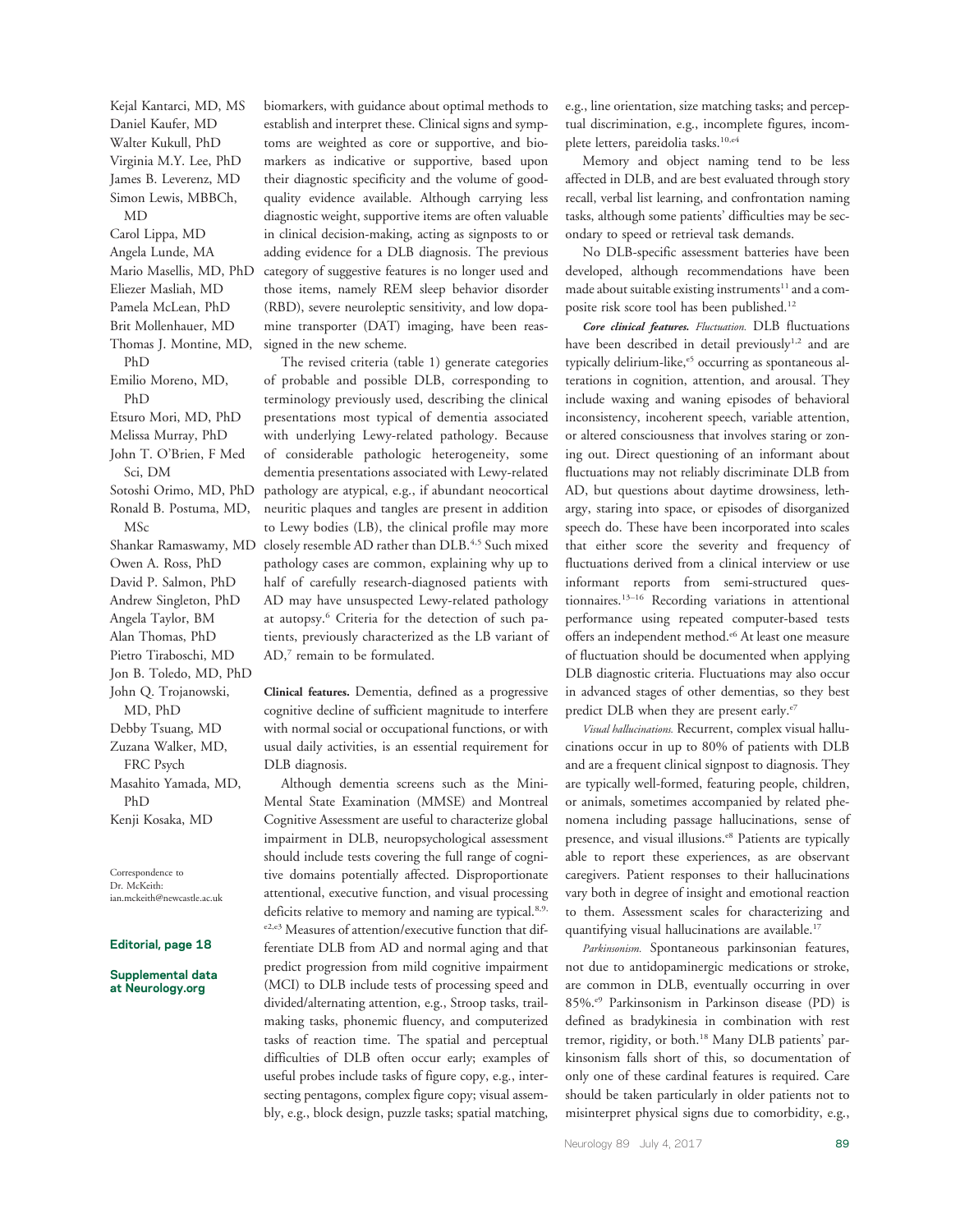# Table  $1$  Revised<sup>1,2</sup> criteria for the clinical diagnosis of probable and possible dementia with Lewy bodies (DLB)

Essential for a diagnosis of DLB is dementia, defined as a progressive cognitive decline of sufficient magnitude to interfere with normal social or occupational functions, or with usual daily activities. Prominent or persistent memory impairment may not necessarily occur in the early stages but is usually evident with progression. Deficits on tests of attention, executive function, and visuoperceptual ability may be especially prominent and occur early.

#### Core clinical features (The first 3 typically occur early and may persist throughout the course.)

Fluctuating cognition with pronounced variations in attention and alertness. Recurrent visual hallucinations that are typically well formed and detailed. REM sleep behavior disorder, which may precede cognitive decline. One or more spontaneous cardinal features of parkinsonism: these are bradykinesia (defined as slowness of movement and decrement in amplitude or speed), rest tremor, or rigidity.

#### Supportive clinical features

Severe sensitivity to antipsychotic agents; postural instability; repeated falls; syncope or other transient episodes of unresponsiveness; severe autonomic dysfunction, e.g., constipation, orthostatic hypotension, urinary incontinence; hypersomnia; hyposmia; hallucinations in other modalities; systematized delusions; apathy, anxiety, and depression.

#### Indicative biomarkers

Reduced dopamine transporter uptake in basal ganglia demonstrated by SPECT or PET.<br>Abnormal (low uptake) <sup>123</sup>iodine-MIBG myocardial scintigraphy.<br>Polysomnographic confirmation of REM sleep without atonia.

#### Supportive biomarkers

Relative preservation of medial temporal lobe structures on CT/MRI scan.<br>Generalized low uptake on SPECT/PET perfusion/metabolism scan with reduced occipital<br>activity ± the cingulate island sign on FDG-PET imaging.<br>Promine theta range.

#### Probable DLB can be diagnosed if:

a. Two or more core clinical features of DLB are present, with or without the presence of indicative biomarkers, or

b. Only one core clinical feature is present, but with one or more indicative biomarkers.

Probable DLB should not be diagnosed on the basis of biomarkers alone.

#### Possible DLB can be diagnosed if:

a. Only one core clinical feature of DLB is present, with no indicative biomarker evidence, or

b. One or more indicative biomarkers is present but there are no core clinical features.

#### DLB is less likely:

a. In the presence of any other physical illness or brain disorder including cerebrovascular disease, sufficient to account in part or in total for the clinical picture, although these do not exclude a DLB diagnosis and may serve to indicate mixed or multiple pathologies contributing to the clinical presentation, or

b. If parkinsonian features are the only core clinical feature and appear for the first time at a stage of severe dementia.

DLB should be diagnosed when dementia occurs before or concurrently with parkinsonism. The term Parkinson disease dementia (PDD) should be used to describe dementia that occurs in the context of well-established Parkinson disease. In a practice setting the term that is most appropriate to the clinical situation should be used and generic terms such as Lewy body disease are often helpful. In research studies in which distinction needs to be made between DLB and PDD, the existing 1-year rule between the onset of dementia and parkinsonism continues to be recommended.

> arthritis, or inability to comply with neurologic examination because of cognitive impairment. If parkinsonism is clinically equivocal, a DAT uptake scan may be helpful.

> REM sleep behavior disorder. RBD is a parasomnia manifested by recurrent dream enactment behavior that includes movements mimicking dream content and associated with an absence of normal REM sleep atonia. It is particularly likely if dreams involve a chasing or attacking theme, and if the patient or bed partner has sustained injuries from limb movements.<sup>19-22,e10</sup> RBD is now included as a core clinical feature because

it occurs frequently in autopsy-confirmed cases compared with non-DLB (76% vs 4%).<sup>19</sup> It often begins many years before other symptoms, may become less vigorous or even quiescent over time, and should be screened for using a scale that allows for patient or bed partner report.<sup>23,24</sup> Conditions mimicking RBD are common in people with dementia, e. g., confusional awakenings, severe obstructive sleep apnea, and periodic limb movements, all of which must be excluded by careful supplementary questioning to avoid a false-positive diagnosis. If there is any doubt whether a sleep disturbance is due to RBD, referral to a specialist sleep clinic should be made, or polysomnography (PSG) requested.

Supportive clinical features. These are clinical features that are commonly present, sometimes early. Although lacking diagnostic specificity, such symptoms may indicate DLB in a patient with dementia, particularly when they persist over time or if several occur in combination. New to this list is hypersom $nia$ ,<sup>14</sup> usually presenting as excessive daytime sleepiness. Also new is hyposmia, which occurs earlier in DLB than in AD.<sup>25</sup> Transient episodes of unresponsiveness may represent an extreme form of cognitive fluctuation, difficult to distinguish from true syncope. Severe antipsychotic sensitivity is now listed as supportive, because reduced prescribing of D2 receptor blocking antipsychotics in DLB limits its diagnostic usefulness.<sup>e11</sup> Caution about their use remains unchanged.

Biomarkers. Although direct biomarker evidence of LB-related pathology is not yet available for clinical diagnosis, several useful indirect methods are.

Indicative biomarkers. If one or more of these is found, associated with one or more core clinical features, probable DLB should be diagnosed. Dementia without any core clinical features, but with one or more indicative biomarkers, may be classified as possible DLB. Probable DLB should not be diagnosed on the basis of biomarkers alone.

Reduced DAT uptake in basal ganglia demonstrated by SPECT or PET imaging. The utility of DAT imaging in distinguishing DLB from AD is well-established, with sensitivity (78%) and specificity (90%).<sup>26</sup> Figure 1 shows 123iodine FP-CIT SPECT images in patients with AD, patients with DLB, and normal controls. When parkinsonism is the only core clinical feature of DLB in a patient with dementia, reduced DAT uptake warrants a probable DLB diagnosis provided that other disorders associated with cognitive impairment and reduced DAT uptake can be excluded, e.g., progressive supranuclear palsy, multisystem atrophy, corticobasal degeneration, and frontotemporal dementia. Normal DAT uptake may be reported in autopsy-confirmed DLB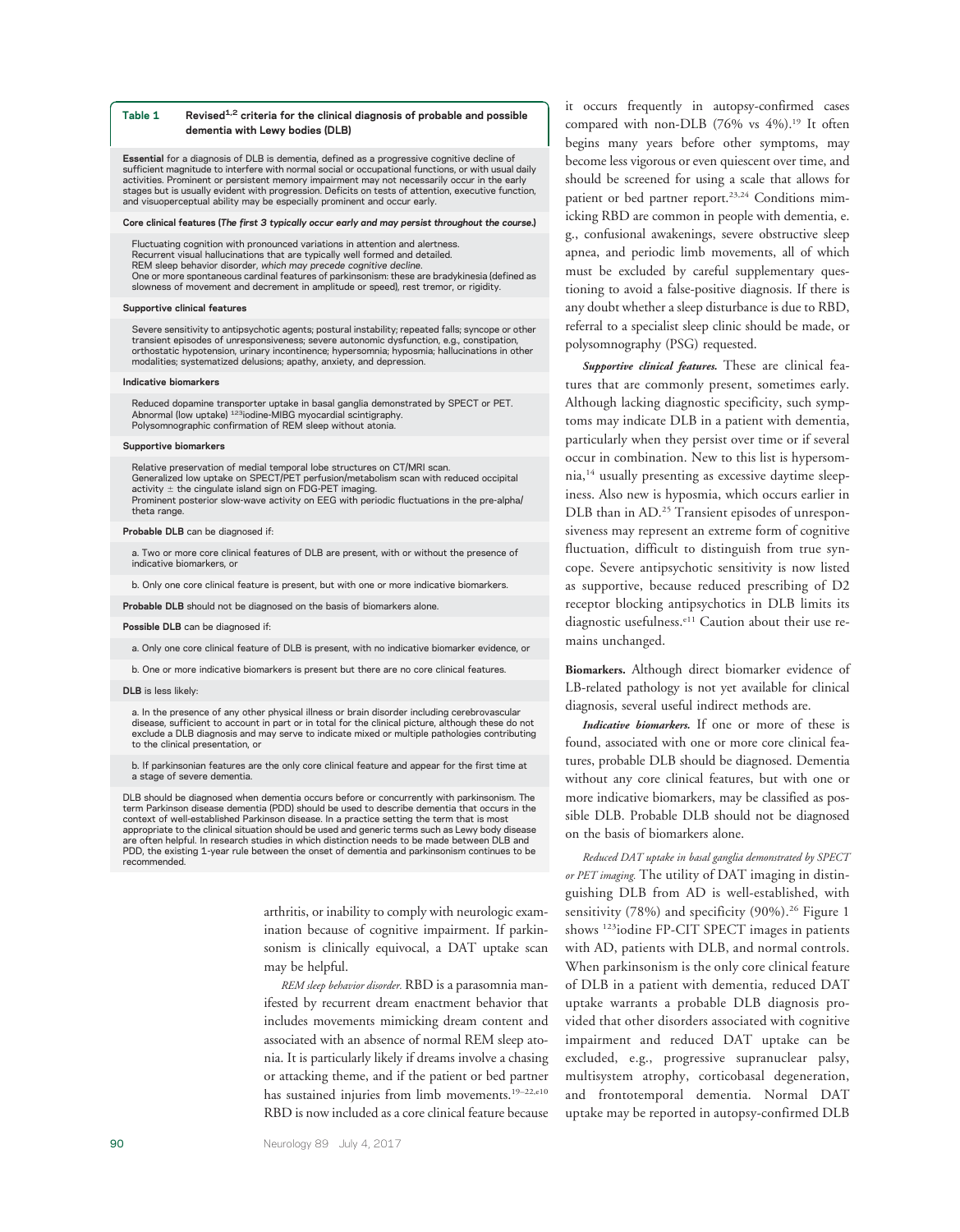either because of minimal brainstem involvement and limited nigral neuron loss<sup>27</sup> or a balanced loss of dopamine across the whole striatum, rather than predominantly in the putamen.

Reduced uptake on metaiodobenzylguanidine myocardial scintigraphy. <sup>123</sup>Iodine-MIBG myocardial scintigraphy quantifies postganglionic sympathetic cardiac innervation, which is reduced in LB disease.<sup>e12,e13</sup> Images from patients with AD, DLB, and age-matched normal controls are shown in figure 2. Useful sensitivity (69%) and specificity (87%) values for discriminating probable DLB from probable AD rise to 77% and 94% in milder cases (MMSE  $>$ 21).<sup>28</sup> Studies have generally excluded patients with comorbidities, or taking medicines, which can produce abnormal MIBG images. Clinicians should carefully interpret MIBG results in the light of possible confounding causes, including ischemic heart disease, heart failure, diabetes mellitus, peripheral neuropathies, and medications that may cause reduced uptake including labetalol, reserpine, tricyclic antidepressants, and over-the-counter sympathomimetics.<sup>29,e14,e15</sup>

PSG confirmation of REM sleep without atonia. PSG demonstration of REM sleep without atoniae16,e17 is desirable whenever feasible, since it is a highly specific predictor of Lewy-related pathology. If the PSG shows REM sleep without atonia in a person with dementia and a history of RBD, there is a  $\geq$ 90% likelihood of a synucleinopathy,<sup>22</sup> sufficient to justify a probable DLB diagnosis even in the absence of any other core feature or biomarker (figure 3).

Supportive biomarkers. These are biomarkers consistent with DLB that help the diagnostic evaluation, but without clear diagnostic specificity.

Relative preservation of medial temporal lobe structures on CT/ MRI scan. Patients with AD show greater atrophy of medial temporal lobe (MTL) structures than patients with DLB (figure 1), particularly the hippocampus, which is strongly correlated at autopsy with tangle rather than plaque or LB-related pathology.<sup>30</sup> Absent or minimal MTL atrophy is therefore consistent with DLB, but unusual in AD. A multisite study with autopsy confirmation found sensitivity (64%) and specificity (68%) for separating AD from DLB.31 MTL atrophy in DLB may, however, signal substantial additional AD neuropathologic change, and predict a more rapid clinical course.<sup>32</sup>

Generalized low uptake on SPECT/PET perfusion/metabolism scan, reduced occipital activity, and the posterior cingulate island sign on FDG-PET imaging. FDG-PET occipital hypometabolism correlates with visual cortex neuropathology in DLB<sup>33</sup> and a small, autopsy-confirmed study suggested this could distinguish DLB from AD with





(A) On the MRI, note the relative preservation of medial temporal lobe volume (rectangles) in DLB, which is similar to NC, whereas atrophy is obvious in AD. (B) On the FP-CIT SPECT images, note the minimal uptake in DLB, which is restricted to the caudate (period or full-stop appearance) compared to the robust uptake in the caudate and putamen in AD and NC (comma appearance). Reproduced with permission from Dr. Val Lowe, Mayo Clinic, Rochester, MN.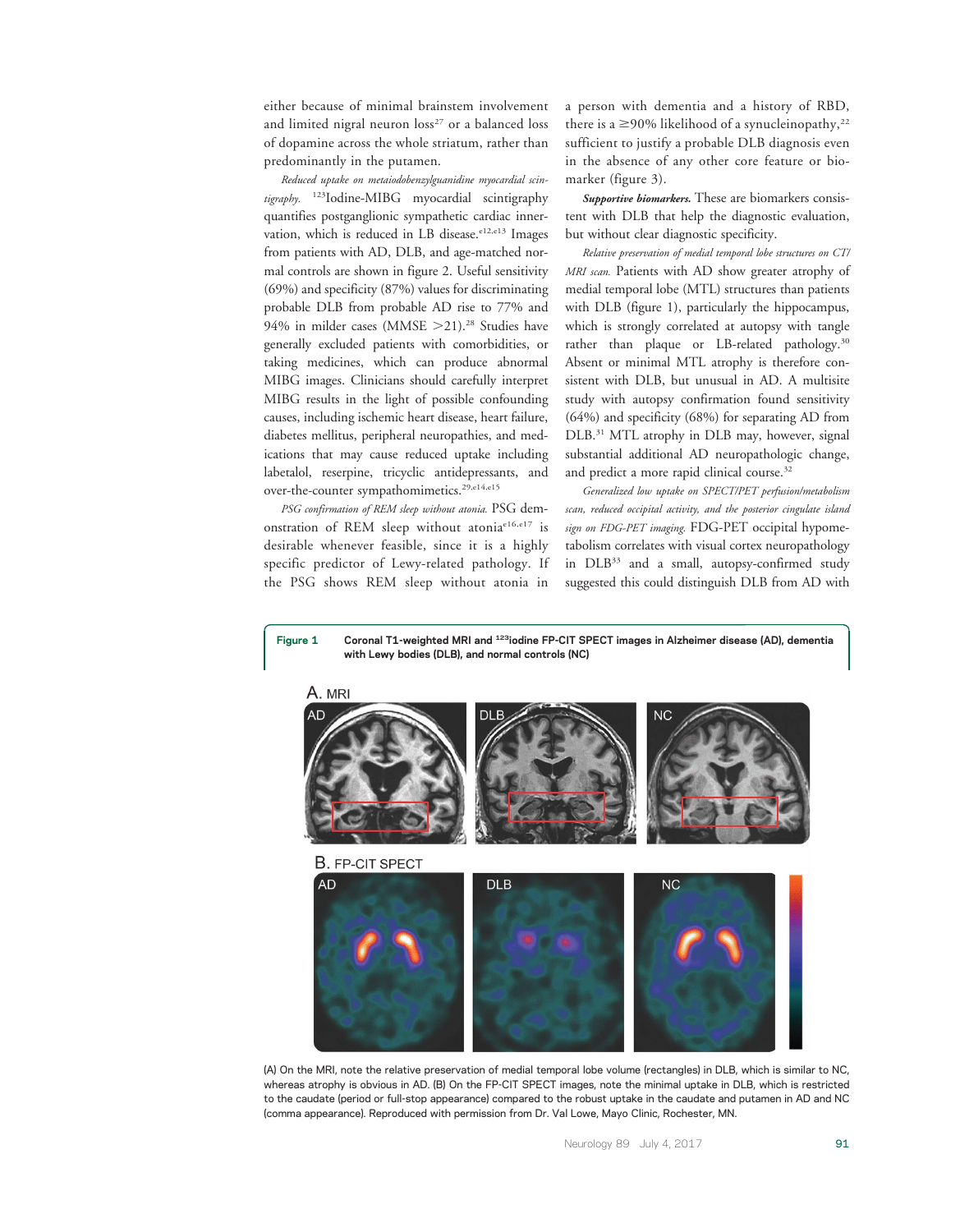Figure 2 123Iodine-metaiodobenzylguanidine myocardial imaging in patients with Alzheimer disease (AD), dementia with Lewy bodies (DLB), and age-matched normal controls (NC)



Images taken 3 hours after injection are shown in 2 color scales, and typical regions of interest are shown on the heart (dotted circle) and upper mediastinum (rectangle). Heart-to-mediastinum (H/M) ratios are standardized to the values comparable to a medium-energy general-purpose collimator condition.<sup>e12</sup> Reproduced with permission from Dr. Kenichi Nakajima, Department of Nuclear Medicine, Kanazawa University.

high accuracy.34 Larger studies, earlier in disease, suggest sensitivity (70%) and specificity (74%) slightly lower than needed for an indicative biomarker, although better than that reported for HMPAO-SPECT (65% and 64%).<sup>35,36</sup> Relative preservation of posterior or midcingulate metabolism on FDG-PET (the cingulate island sign) has been described in DLB,<sup>37</sup> associated with less concurrent neurofibrillary pathology, but with no difference in A $\beta$  load relative to AD (figure 4).<sup>38</sup>

Prominent posterior slow-wave EEG activity with periodic fluctuations in the pre-alpha/theta range. Evidence is building to support quantitative EEG as a DLB biomarker, characterized by specific abnormalities in posterior derivations. These include a pre-alpha-dominant frequency, either stable or intermixed with alpha/theta/ delta activities in pseudoperiodic patterns,<sup>39</sup> which together have a predictive value  $>$ 90% for the diagnosis of DLB compared with AD.<sup>e18</sup> These specific EEG patterns also correlate positively with the severity of clinically observed cognitive fluctuations<sup>e6</sup> and may be seen at the MCI stage.<sup>e19</sup>

Other imaging biomarkers. PET imaging shows increased A $\beta$  brain deposition in  $>50\%$  of patients with DLB, limiting its value to distinguish between AD and DLB.40 Combining biomarkers in a multimodal approach can improve diagnostic accuracy in distinguishing DLB and AD<sup>41</sup> and provides information about mixed pathology and multisystem involvement. Tau PET imaging may have an important role, along with MTL atrophy, as a key indicator of coexisting AD pathology in DLB, predictive of clinical phenotype and progression.

Genetic and fluid biomarkers. The development of broadly applicable CSF, blood, peripheral tissue, or genotypic biomarkers for DLB remains elusive. Although it is clear that there is a substantial genetic contribution to  $DLB^{42,43}$  and that different genetic markers even within the  $\alpha$ -synuclein gene (SNCA) may be associated with different LB syndromes,<sup>44</sup> our understanding of the core genes involved remains limited. CSF  $\alpha$ -synuclein is not yet proven as a biomarker, while  $\mathsf{A}\mathsf{B}$ , tau, and phospho-tau measurements may be more useful in determining concomitant AD pathology or predicting cognitive decline.<sup>e20</sup> Glucocerebrosidase (GBA) mutations are overrepresented in DLBe21 but most individuals with DLB do not have them. It is premature to recommend genetic testing in a clinical setting, either for confirmation of diagnosis or for prediction of disease, and genetic studies should currently be limited to research settings.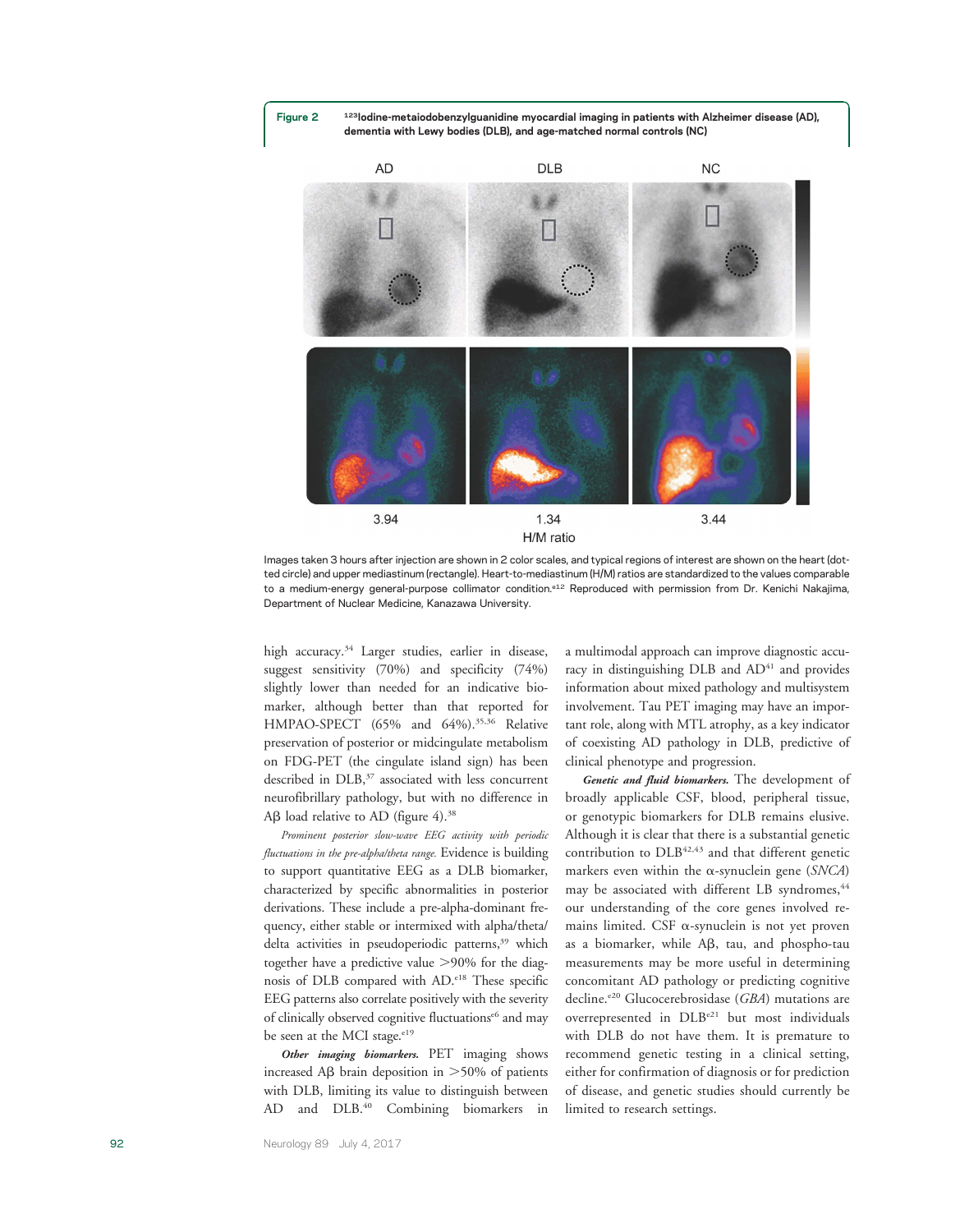

PSG recordings of normal REM sleep (A) and REM sleep without atonia, typical of REM sleep behavior disorder (B).REM are reflected by the high-amplitude, abrupt deviations from baseline in the electro-oculogram (EOG) leads during a 30-second epoch. In (A), note the absence of EMG activity in the submental, leg, and arm leads (green arrows), whereas increased EMG tone is present in the same leads (red arrows) in B, particularly in the middle (arm lead), in this patient.

Clinical management. The management of patients with DLB is complex, requiring a multifaceted approach. Key elements include a thorough initial evaluation to ensure accurate diagnosis; early identification of signs and symptoms requiring intervention; engagement, education, and support of care providers; and a multidisciplinary team approach. Patients with DLB are prone to mental status worsening, including delirium, in the face of comorbid medical disorders. Dopaminergic therapies and anticholinergic medications can adversely affect cognition and behavior, leading to confusion and psychosis.e22,e23 Treatment of DLB is focused on the cognitive, psychiatric, motor, and other nonmotor symptoms that represent the core or most common features of the disorder.<sup>45</sup> A combination of pharmacologic and nonpharmacologic approaches is optimal. As the evidence base to support particular treatments remains limited, the recommendations outlined below remain based, in part, upon consensus expert opinion.

Nonpharmacologic interventions. Given both the limited evidence for efficacy and the potential increased

morbidity and mortality risks associated with pharmacologic treatments in DLB, there is a need to develop and test nonpharmacologic management strategies. Interventions can be patient- or caregiver-focused, or both. More research in this area has been conducted in AD and PD than in DLB, with promising preliminary evidence for exercise (both motor and cognitive benefits), $46$  cognitive training, $e^{24}$  and caregiver-oriented education and training to manage psychiatric symptoms including agitation and psychosis.<sup>e25,e26</sup>

Pharmacologic management. Cognitive symptoms. Metaanalyses of Class I clinical trials of rivastigmine and donepezil support the use of cholinesterase inhibitors (CHEIs) in DLB for improving cognition, global function, and activities of living, with evidence that even if patients do not improve with CHEIs they are less likely to deteriorate while taking them.47,48 The efficacy of memantine in DLB is less clear, but it is well-tolerated and may have benefits, either as monotherapy or adjunctive to a CHEI.47,48

Neuropsychiatric symptoms. CHEIs may produce substantial reduction in apathy and improve visual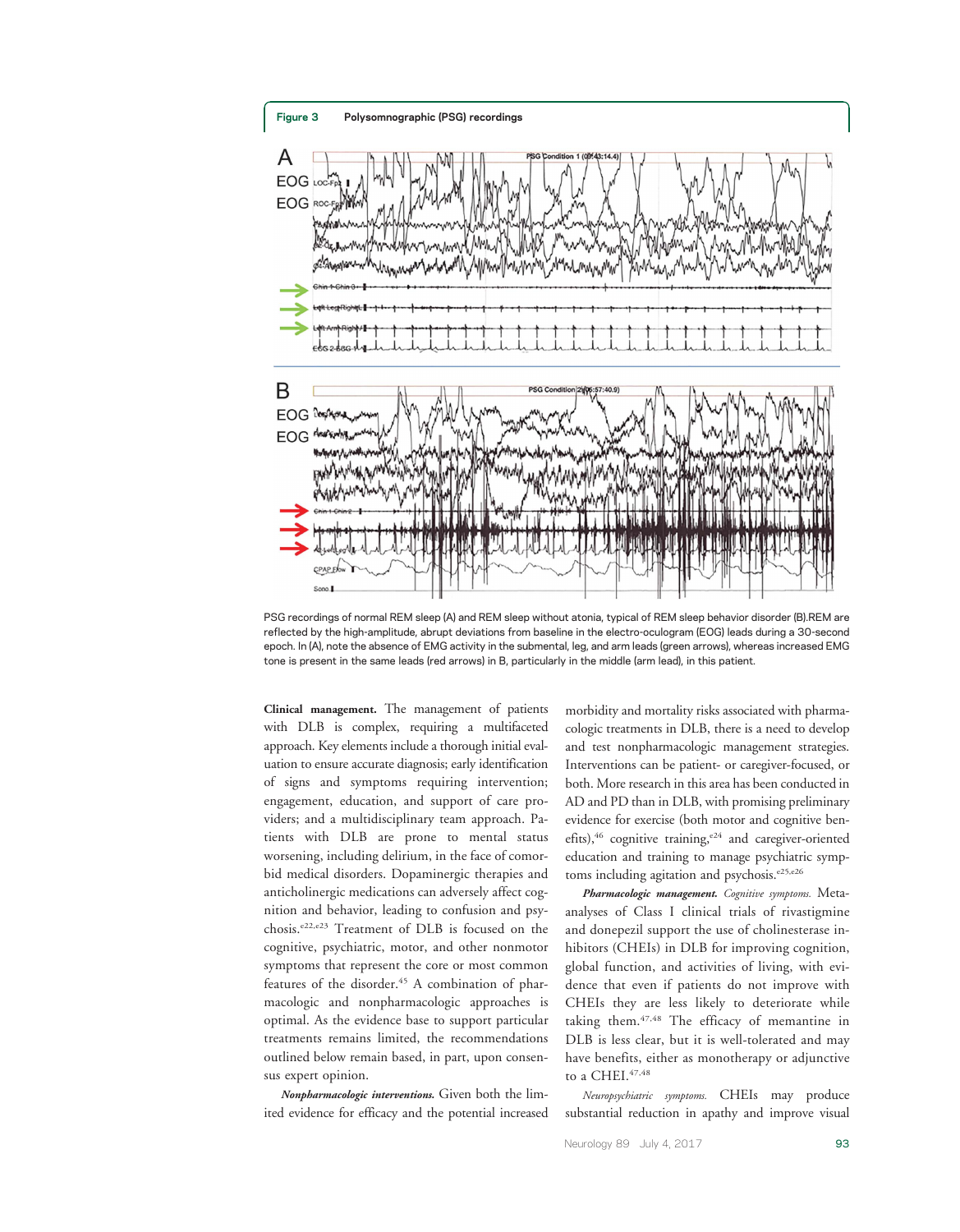Figure 4 18F-FDG-PET images in Alzheimer disease (AD), dementia with Lewy bodies (DLB), and normal controls (NC)



(A) Right lateral metabolic surface map projection. (B) Standard axial view transecting the posterior cingulate region. Occipital lobe metabolism is preserved in AD and NC but reduced (blue arrows) in DLB. Hypometabolism in AD is predominantly in the temporal, parietal, and frontal regions. There is normal metabolism as reflected by the normal 18F-FDG uptake (lighter shade of gray) in the posterior cingulate region (yellow arrowhead) surrounded by reduced <sup>18</sup>F-FDG uptake (darker gray) in the adjacent occipital cortex in DLB, representing the cingulate island sign. This contrasts with the relatively reduced 18F-FDG uptake in the posterior cingulate and relatively preserved 18F-FDG uptake in the occipital cortex regions in AD. In the control, there is normal <sup>18</sup>F-FDG uptake in the posterior cingulate, occipital, and other neocortical regions. Color and grayscale sidebars show increasing degrees of deviation from normal as the signal trends lower in the sidebars (red is normal while black is maximally abnormal in color images; white is normal while black is maximally abnormal in grayscale images). Reproduced with permission from Dr. Val Lowe, Mayo Clinic, Rochester, MN.

hallucinations and delusions in DLB.<sup>49</sup> Since anxiety and agitation are sometimes driven by psychosis, there may be secondary benefits in these. The use of antipsychotics for the acute management of substantial behavioral disturbance, delusions, or visual hallucinations comes with attendant mortality risks in patients with dementia, and particularly in the case of DLB they should be avoided whenever possible, given the increased risk of a serious sensitivity reaction.50 Low-dose quetiapine may be relatively safer<sup>e27</sup> than other antipsychotics and is widely used, but a small placebo-controlled clinical trial in DLB was negative.<sup>51</sup> There is a positive evidence base for clozapine in PD psychosis, but efficacy and tolerability in DLB have not been established. Newer drugs targeting the serotonergic system, such as pimavanserin,52 may be alternatives, but controlled clinical trial data in DLB are needed. Although depressive symptoms are common in DLB, trial data are scant. In alignment with general advice on depression in dementia, selective serotonin reuptake inhibitors, serotonin-norepinephrine reuptake inhibitors, and mirtazapine are options in DLB with treatment guided by individual patient tolerability and response.

Motor symptoms. Parkinsonism is often less responsive to dopaminergic treatments in DLB than in PD and their use may be associated with an increased risk of psychosis, although some patients may benefit from levodopa preparations introduced at low doses and increased slowly to the minimum required to minimize motor disability without exacerbating psychiatric symptoms.53,e28 Patients at risk of falling may benefit from safety assessments, as well as bone mineral density screening, and assessment of vitamin D status, to manage risk of traumatic fractures.

Other symptoms. A wide range of other symptoms can occur in DLB, including autonomic and sleep/wakefulness disturbances, which have profound negative sequelae for quality of life in both patients and their families. In the absence of DLB-specific trial data for these symptoms, clinicians base their treatment decisions on clinical experience, expert opinion, or evidence-based recommendations developed in other diseases, e.g., cautious bedtime use of clonazepam may reduce the risk of sleep-related injuries in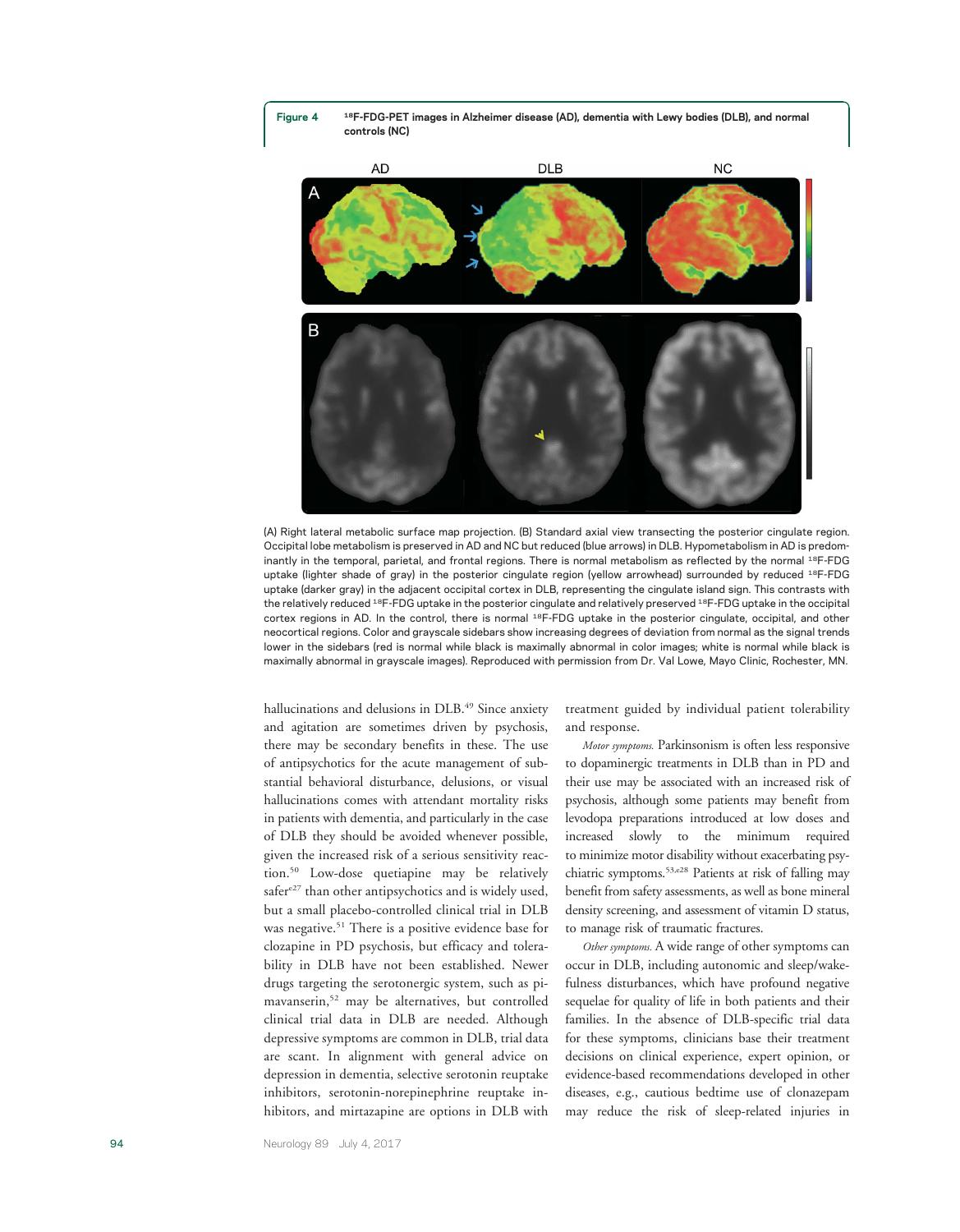patients with DLB with RBD but carries a risk of worsening cognition and gait impairment, melatonin being a possibly safer option.<sup>54</sup>

Pathology. Pathologic assessment and diagnostic criteria for DLB. The previously published methods for pathologic assessment and diagnosis of DLB should continue to be used with only a few modifications, shown in table 2, which predicts the likelihood that the pathologic findings will be associated with a typical DLB clinical syndrome, i.e., cases with high likelihood are expected to fulfil clinical criteria for probable DLB, whereas low likelihood cases may have few or no DLB clinical features.

Table 2 assigns categories of AD neuropathologic change according to National Institute on Aging–Alzheimer's Association criteria (no, low, intermediate, and high), $55$  and adds previously omitted categories of Lewy-related pathology including olfactory bulb only<sup>56</sup> and amygdala predominant.57,58 Both of these are considered to be low-likelihood DLB but may in the future be useful in assessing prodromal disease. Further efforts are required to develop better interrater reliability<sup>59</sup> for Lewy-related disease subtypes (olfactory bulb only, amygdala predominant, brainstem, limbic [transitional], and diffuse neocortical). Table 2 also includes an assessment of substantia nigra neuronal loss (none, mild, moderate, and severe) in order to subclassify cases into those likely or not to have parkinsonism (DLB-P and DLB-no P).<sup>60</sup>

FUTURE DIRECTIONS. Since publication of the 2005 consensus report, DLB has been confirmed as a major dementia subtype, categorized in DSM-5<sup>e29</sup> as neurocognitive disorder with LB, and distinguished from neurocognitive disorder due to PD. The consensus group remains supportive of the 1-year rule distinguishing DLB from PD dementia, because as originally stated<sup>1,2</sup>

this arbitrary cutoff remains useful, particularly in clinical practice. Based as it is on expert opinion, the time period may need modification when the genetic underpinnings, pathophysiologic mechanisms, and prodromal states of these disorders are sufficiently understood to enable a data-driven solution.<sup>e30,e31</sup>

There is an urgent need to develop guidelines and outcome measures for clinical trials in DLB, both symptomatic and disease-modifying, nonpharmacologic and pharmacologic. DLB researchers can build upon experience gained in AD and PD; additional issues for them to consider include subtyping of patients on the basis of clinical or biomarker criteria and selecting target symptoms and outcome measures appropriate to DLB. It will be necessary to manage potential confounding factors that are common in DLB, e.g., fluctuations in alertness and fatigue, active hallucinations, and concomitant use of cognitive enhancing and psychiatric medications. Such considerations will need to be applied when designing clinical trials across the spectrum of clinical syndrome of DLB from prodromal and presymptomatic stages, still to be identified, to overt dementia.

Suggested strategies to progress critical areas of biological research include collecting samples from large population-based cohorts and developing a publicly available DLB genetic database and a repository for DLB exome data. Family studies are needed to find and confirm genes, requiring clinicians to take detailed family histories seeking evidence not only of DLB, PD, and AD and other dementias, but also of RBD and supportive features.

In order to make progress in deciphering biological mechanisms at play in DLB including GBA<sup>e32</sup> and inflammatory pathways,<sup>e33</sup> it will be necessary to develop robust animal models that capture the true neuropathologic and behavioral abnormalities of DLB, and to identify possible disease-specific

| Table 2<br>Assessment of the likelihood that the pathologic findings are associated with a typical, dementia with<br>Lewy bodies, clinical syndrome |                                          |                                                    |                                                    |                                      |  |
|-----------------------------------------------------------------------------------------------------------------------------------------------------|------------------------------------------|----------------------------------------------------|----------------------------------------------------|--------------------------------------|--|
|                                                                                                                                                     | Alzheimer disease neuropathologic change | <b>NIA-AA</b><br>none/low<br>(Braak<br>stage 0-II) | NIA-AA<br>intermediate<br>(Braak stage<br>$III-IV$ | NIA-AA high<br>(Braak<br>stage V-VI) |  |
| Lewy-related pathology                                                                                                                              |                                          |                                                    |                                                    |                                      |  |
| Diffuse neocortical                                                                                                                                 |                                          | High                                               | High                                               | Intermediate                         |  |
| Limbic (transitional)                                                                                                                               |                                          | High                                               | Intermediate                                       | Low                                  |  |
| Brainstem-predominant                                                                                                                               |                                          | Low                                                | Low                                                | Low                                  |  |
|                                                                                                                                                     | Amygdala-predominant                     | Low                                                | Low                                                | Low                                  |  |
| Olfactory bulb only                                                                                                                                 |                                          | Low                                                | Low                                                | Low                                  |  |
| Subetantia nigra neuronal loss to be assessed (as none mild moderate and                                                                            |                                          |                                                    |                                                    |                                      |  |

Substantia nigra neuronal loss to be assessed (as none, mild, moderate, and<br>severe)<sup>59</sup> in order to subclassify cases into those likely or not to have parkinsonism

Abbreviation: NIA-AA = National Institute on Aging-Alzheimer's Association guidelines for the neuropathologic assessment of Alzheimer disease.<sup>55</sup>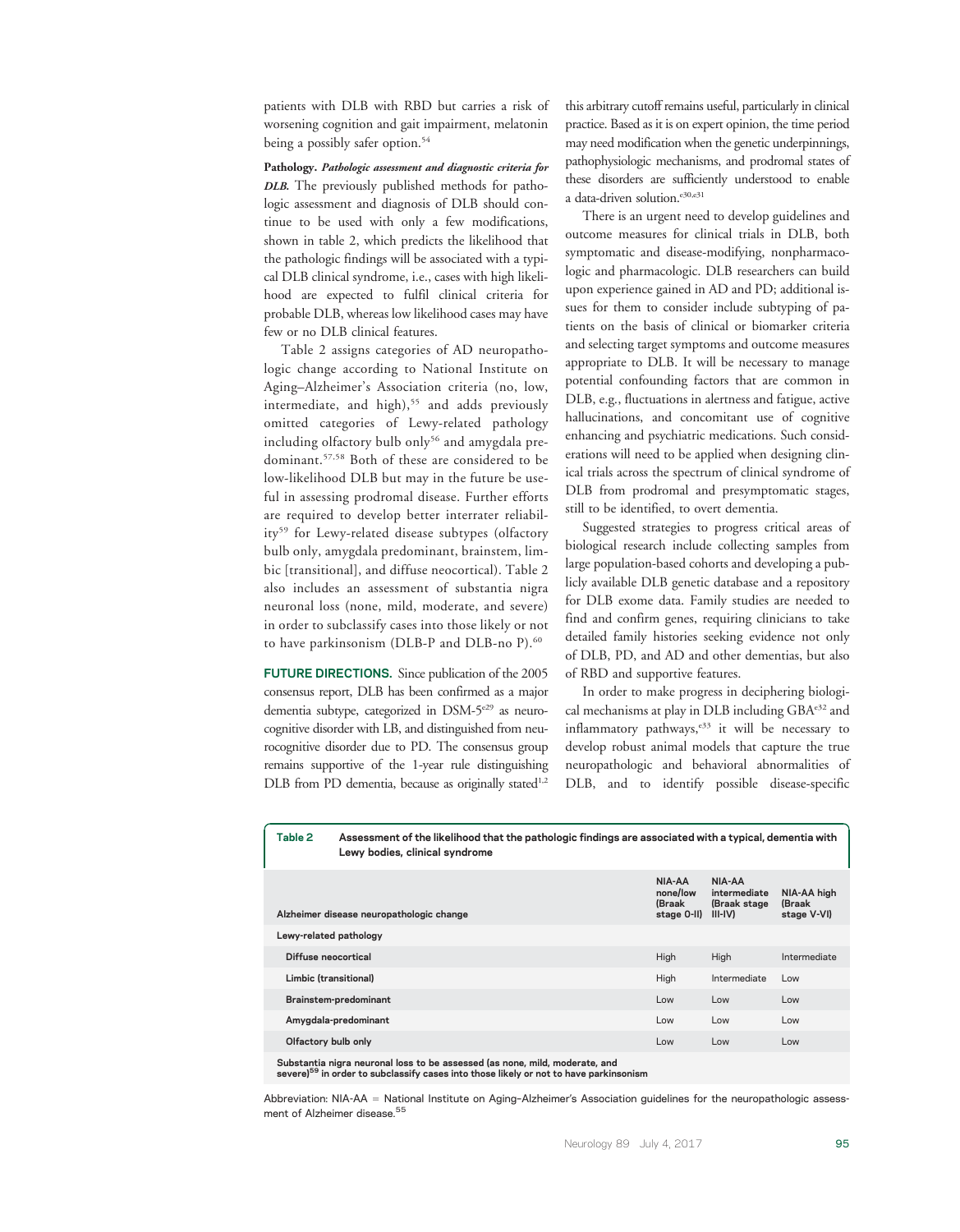molecular differences in  $\alpha$ -synuclein, tau, and Aß among DLB, PD, PD dementia, and AD. The latter includes characterization of possible molecular strains of misfolded or pathologic a-synuclein, posttranslational modifications in degradation and clearance processes, and transmission and propagation. It will be increasingly important to study protein interactions among  $\alpha$ -synuclein, A $\beta$ , and tau.<sup>e34</sup> Finally, there is an unmet need to characterize biological effects of identified genetic risk factors, including APOE, GBA, and SNCA, as well as to model and analyze gene –environmental interactions.

In order to best advance DLB research, global harmonization efforts are required to create networks of researchers and research participants who share common platforms for data and biomarker collection, outcome measures for clinical–translational research, and shared terminology across language, cultures, and traditions. Consideration might be given to creating an international patient and caregiver association to serve as advocates for private and public funding; identifying obstacles to the pharmaceutical industry sponsoring DLB research; bridging relationships with the PD and AD world research communities; creating a plan for reimbursement for DLB clinical care, drugs/devices, and biomarkers; and increasing interdisciplinary and interprofessional communication regarding the challenges facing clinicians, patients, and caregivers. Finally, priority needs to be given to helping patients and carers to inform themselves about the disease, its prognosis, best available treatments, ongoing research, and how to get adequate support.

# AUTHOR AFFILIATIONS

From the Institute of Neuroscience (I.G.M., J.-P.T., J.A., D.B., A. Thomas), Newcastle University, UK; Departments of Neurology (B.F. B.) and Radiology (K. Kantarci), Mayo Clinic (A.L.), Rochester, MN; Neuropathology Laboratory (D.W.D., M. Murray) and Departments of Psychiatry and Psychology (T.J.F.), Neurology (N.R.G.-R.), and Neuroscience (P.M., O.A.R.), Mayo Clinic, Jacksonville, FL; Brain and Mind Centre (G.H.), University of Sydney (S.L.), Australia; Department of Neurology (J.E.D.) and Center for Neurodegenerative Disease Research (V.M.Y.L., J.Q.T.), Perelman School of Medicine at the University of Pennsylvania (D.W., A.C.-P., J.B.T.), Philadelphia; Parkinson's Disease and Mental Illness Research, Education and Clinical Centers (PADRECC and MIRECC) (D.W.), Philadelphia Veterans Affairs Medical Center, PA; Institute of Psychiatry, Psychology, and Neuroscience (D.A., D.f.), King 's College London, UK; Centre for Age-Related Diseases (D.A.), Stavanger University Hospital, Norway; Institute for Healthy Aging and Lifespan Studies (I-HeAL) (J.G.), Florida Atlantic University, Boca Raton; Medical School (C.G.B.), University of Exeter; Lewy Body Society (A.B.), Edinburgh, UK; Banner Sun Health Research Institute (T.G.B.), Sun City, AZ; University Hospital of Strasbourg (F. B.); ICube Laboratory (F.B.), CM2R Geriatrics Department and University of Strasbourg-CNRS, France; Departments of Radiology & Neurology (N.B.), University of Michigan; Department of Veterans Affairs (N.B.), Ann Arbor, MI; Department of Neuroscience, Imaging and Clinical Sciences (L.B.), University G. d 'Annunzio of Chieti-Pescara, Chieti, Italy; Department of Molecular Neuroscience (J.B.), Institute of Neurology, UCL, London, UK; Center for Neurodegenerative Science (P.B.), Van Andel Research Institute, Grand Rapids, MI; Neurological

Disorders Research Center (O.E.-A.), Qatar Biomedical Research Institute (QBRI), Ar-Rayyan; Department of Neurosciences (H. Feldman, D. G., D.P.S.), University of California, San Diego; Department of Psychiatry (H. Fujishiro), Nagoya University Graduate School of Medicine, Japan; Department of Neurological Sciences (J.G.G.), Rush University Medical Center, Chicago, IL; Department of Neurology (S.N.G.), Mass-General Institute for Neurodegenerative Disease, Massachusetts General Hospital, Boston; Department of Neurology and Taub Institute (L.S.H.), Columbia University, New York, NY; Neurology Service (A.I.), Hospital Clinic de Barcelona, Spain; Departments of Neurology and Psychiatry (D.K.), University of North Carolina at Chapel Hill; Department of Epidemiology (W.K.), University of Washington, Seattle; Lou Ruvo Center for Brain Health (J.B.L.), Neurologic Institute, Cleveland Clinic, OH; Thomas Jefferson University (C.L.), Philadelphia, PA; Department of Medicine (M. Masellis), Sunnybrook Health Sciences Centre, University of Toronto, Canada; Division of Neuroscience (E.M.), National Institute on Aging, Baltimore, MD; Paracelsus-Elena-Klinik (B.M.), Kassel, Germany; Department of Pathology (T.J.M.), Stanford University, CA; GE Healthcare (E. Moreno), Medical Affairs, London, UK; Department of Behavioral Neurology and Cognitive Neuroscience (E. Mori), Tohoku University Graduate School of Medicine, Sendai, Japan; Department of Psychiatry (J.T.O.), University of Cambridge, UK; Department of Neurology (S.O.), Kanto Central Hospital, Tokyo, Japan; Department of Neurology (R.B.P.), Montreal General Hospital, Canada; Axovant Sciences, Inc. (S.R.), New York, NY; Laboratory of Neurogenetics (A.S.), NIH, Bethesda, MD; Lewy Body Dementia Association (A. Taylor), Lilburn, GA; Neurology Department (J.B.T.), Houston Methodist Hospital, TX; Division of Neurology/Neuropathology (P.T.), Fondazione I.R.C.C.S., Istituto Neurologico Carlo Besta, Milan, Italy; VA Puget Sound Health Care System (D.T.), Seattle, WA; University College London & North Essex Partnership University NHS Foundation Trust (Z.W.), UK; Department of Neurology and Neurobiology of Aging (M.Y.), Kanazawa University Graduate School of Medical Sciences; and Yokohama City University Medical Center (K. Kosaka), Japan.

## AUTHOR CONTRIBUTIONS

Ian McKeith: design or conceptualization of the study, analysis or interpretation of the data, drafting or revising the manuscript. Bradley Boeve: design or conceptualization of the study, analysis or interpretation of the data, drafting or revising the manuscript. Dennis Dickson: design or conceptualization of the study, analysis or interpretation of the data, drafting or revising the manuscript. Glenda Halliday: design or conceptualization of the study, analysis or interpretation of the data, drafting or revising the manuscript. John-Paul Taylor: design or conceptualization of the study, analysis or interpretation of the data, drafting or revising the manuscript. Daniel Weintraub: design or conceptualization of the study, analysis or interpretation of the data, drafting or revising the manuscript. Dag Aarsland: design or conceptualization of the study, analysis or interpretation of the data, drafting or revising the manuscript. James Galvin: design or conceptualization of the study, analysis or interpretation of the data, drafting or revising the manuscript. Johannes Attems: design or conceptualization of the study, analysis or interpretation of the data, drafting or revising the manuscript. Clive Ballard: analysis or interpretation of the data, drafting or revising the manuscript. Ashley Bayston: design or conceptualization of the study, analysis or interpretation of the data, drafting or revising the manuscript. Thomas Beach: design or conceptualization of the study, analysis or interpretation of the data, drafting or revising the manuscript. Frédéric Blanc: analysis or interpretation of the data, drafting or revising the manuscript. Nicolaas Bohnen: analysis or interpretation of the data, drafting or revising the manuscript. Laura Bonanni: analysis or interpretation of the data, drafting or revising the manuscript. Jose Bras: analysis or interpretation of the data, drafting or revising the manuscript. Patrik Brundin: analysis or interpretation of the data, drafting or revising the manuscript. David Burn: analysis or interpretation of the data, drafting or revising the manuscript. Alice Chen-Plotkin: analysis or interpretation of the data, drafting or revising the manuscript. John E. Duda: design or conceptualization of the study, analysis or interpretation of the data, drafting or revising the manuscript. Omar El-Agnaf: analysis or interpretation of the data. Howard Feldman: design or conceptualization of the study, analysis or interpretation of the data, drafting or revising the manuscript. Tanis Ferman: design or conceptualization of the study,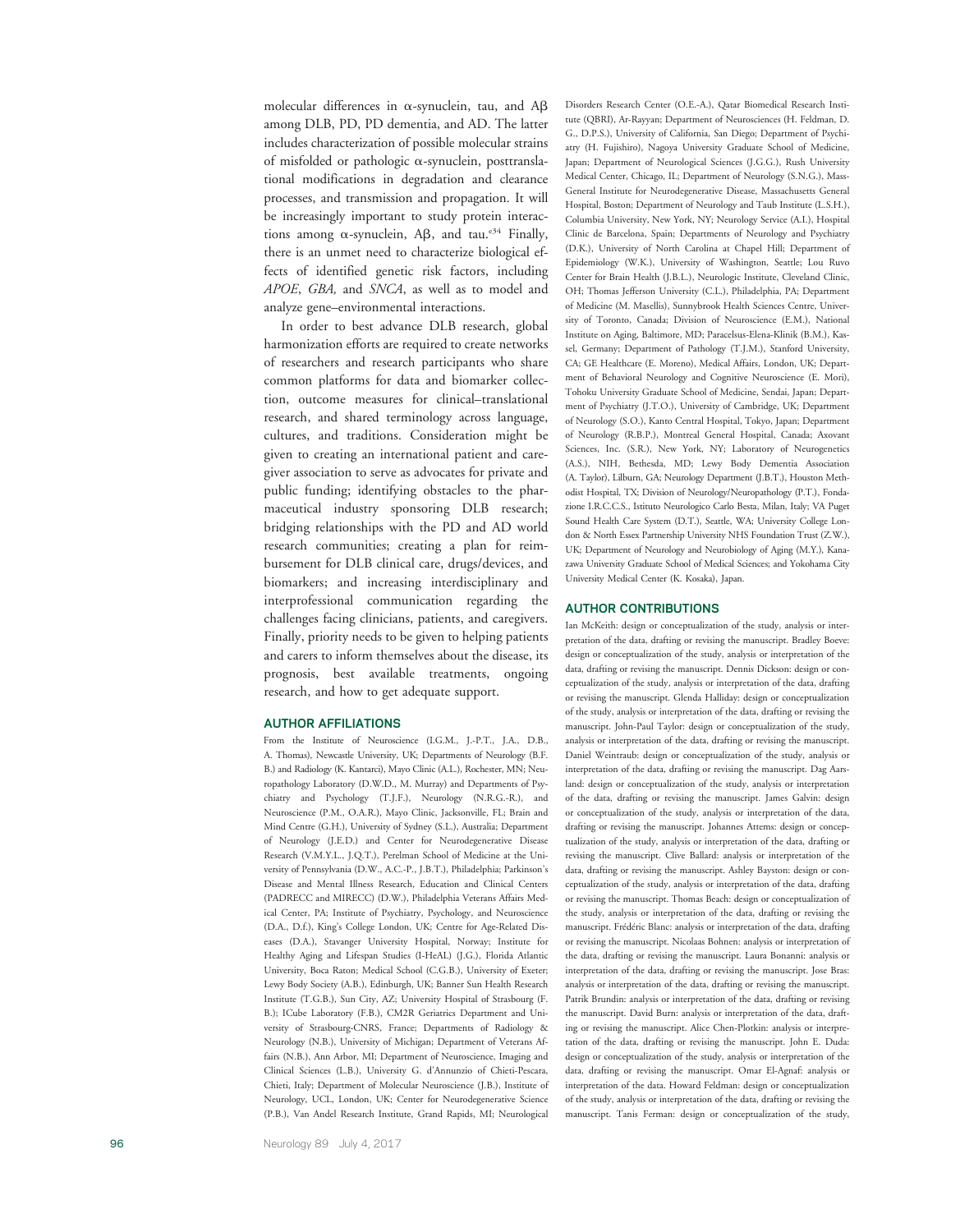analysis or interpretation of the data, drafting or revising the manuscript. Dominic ffytche: analysis or interpretation of the data. Hiroshige Fujishiro: design or conceptualization of the study, analysis or interpretation of the data. Douglas Galasko: analysis or interpretation of the data, drafting or revising the manuscript. Jennifer Goldman: design or conceptualization of the study, analysis or interpretation of the data, drafting or revising the manuscript. Stephen N. Gomperts: analysis or interpretation of the data, drafting or revising the manuscript. Neill R. Graff-Radford: design or conceptualization of the study, analysis or interpretation of the data, drafting or revising the manuscript. Lawrence S. Honig: analysis or interpretation of the data, drafting or revising the manuscript. Alex Iranzo: analysis or interpretation of the data, drafting or revising the manuscript. Kejal Kantarci: design or conceptualization of the study, analysis or interpretation of the data, drafting or revising the manuscript. Daniel Kaufer: analysis or interpretation of the data, drafting or revising the manuscript. Walter Kukull: design or conceptualization of the study, analysis or interpretation of the data, drafting or revising the manuscript. Virginia Lee: analysis or interpretation of the data. Jim Leverenz: design or conceptualization of the study, analysis or interpretation of the data, drafting or revising the manuscript. Simon Lewis: analysis or interpretation of the data, drafting or revising the manuscript. Carol Lippa: design or conceptualization of the study, analysis or interpretation of the data, drafting or revising the manuscript. Angela Lunde: design or conceptualization of the study, analysis or interpretation of the data, drafting or revising the manuscript. Mario Masellis: analysis or interpretation of the data, drafting or revising the manuscript. Eliezer Masliah: analysis or interpretation of the data. Pamela McLean: analysis or interpretation of the data, drafting or revising the manuscript. Brit Mollenhauer: analysis or interpretation of the data, drafting or revising the manuscript. Thomas Montine: analysis or interpretation of the data. Emilio Moreno: analysis or interpretation of the data, drafting or revising the manuscript. Etsuro Mori: analysis or interpretation of the data. Melissa Murray: analysis or interpretation of the data, drafting or revising the manuscript. John O'Brien: design or conceptualization of the study, analysis or interpretation of the data, drafting or revising the manuscript. Satoshi Orimo: analysis or interpretation of the data. Ron Postuma: design or conceptualization of the study, analysis or interpretation of the data, drafting or revising the manuscript. Shankar Ramaswamy: analysis or interpretation of the data, drafting or revising the manuscript. Owen Ross: design or conceptualization of the study, analysis or interpretation of the data, drafting or revising the manuscript. David Salmon: design or conceptualization of the study, analysis or interpretation of the data, drafting or revising the manuscript. Andrew Singleton: design or conceptualization of the study, analysis or interpretation of the data. Angela Taylor: analysis or interpretation of the data, drafting or revising the manuscript. Alan Thomas: analysis or interpretation of the data, drafting or revising the manuscript. Pietro Tiraboschi: analysis or interpretation of the data, drafting or revising the manuscript. Jon Toledo: analysis or interpretation of the data, drafting or revising the manuscript. John Trojanowski: analysis or interpretation of the data, drafting or revising the manuscript. Debby Tsuang: design or conceptualization of the study, analysis or interpretation of the data. Zuzana Walker: design or conceptualization of the study, analysis or interpretation of the data, drafting or revising the manuscript. Masahito Yamada: analysis or interpretation of the data, drafting or revising the manuscript. Kenji Kosaka: analysis or interpretation of the data.

#### ACKNOWLEDGMENT

The authors thank Dr. Val Lowe, Mayo Clinic, Rochester, for FP-CIT SPECT and FDG-PET images (figures 1 and 4); and Dr. Kenichi Nakajima, Department of Nuclear Medicine, Kanazawa University, for MIBG myocardial scintigraphy images (figure 2).

#### STUDY FUNDING

The DLB Consortium meeting was organized by the Mayo School of Continuous Professional Development (MSCPD) and supported by Acadia Pharmaceuticals, Alzheimer's Association, Axovant Sciences, Banner Health, GE Healthcare, the Lewy Body Dementia Association, the Lewy Body Society, Lundbeck, the National Institute on Aging, the National Institute on Neurologic Disease and Stroke, and an NIH grant (R13 NS095618). Kathy Fuqua, Julie Reed, and colleagues at the MSCPD

provided administrative support to the consortium meeting in Fort Lauderdale. I.G.M., D.B., J.-P.T., J.A., and A.T. receive support from the UK NIHR Biomedical Research Centre awarded to the Newcastle upon Tyne Hospitals NHS Foundation Trust and Newcastle University. Travel grant support was provided by the Alzheimer's Research UK ARUK NE Network Centre. B.F.B., D.W.D., K.K., and T.J.F. are supported by the NIH (P50-AG016574) and the Mangurian Foundation for Lewy Body Research. G.H. is a senior principal research fellowship holder from the National Health and Medical Research Council of Australia (1079679). D.A. is a Royal Society Wolfson Research Merit Award Holder and thanks the Wolfson Foundation and the Royal Society for their support. C.G.B. thanks the Maudsley BRC for Mental Health and BRU dementia for supporting his involvement in the work. A.C.-P. receives research support from the NIH (RO1 NS082265, UO1 NS082134, P50 NS053488), the Burroughs Wellcome Fund, the Alzheimer's Association/Michael J. Fox Foundation/Weston Biomarkers Across Neurodegenerative Disease initiative, and the Pechenik Montague Award Fund. D.f. acknowledges support from NIHR Programme Grants for Applied Research (RP-PG-0610-10100 SHAPED). O.E.-A. acknowledges support for OE laboratory from the Michael J. Fox Foundation for Parkinson's Research (New York). S.N.G. receives support from R21 NS 090243 and the National Parkinson's Foundation. O.A.R. is supported through the Mayo Clinic: A Morris K. Udall Parkinson's Disease Research Center of Excellence (NINDS P50 NS072187), NINDS R01 NS078086, the Michael J. Fox Foundation for Parkinson's Research, the Mayo Clinic AD and Related Dementias Genetics Program, and The Little Family Foundation. A.S.'s work is supported by the Intramural Research Program of the National Institute on Aging, Department of Health and Human Services. D.T. acknowledges the work of Cyrus Zabetian, MD, and Ignacio Mata, PhD, from VA Puget Sound Health Care System. J.Q.T. and V.M.Y.L.'s contributions were supported in part by a P50 NS053488 Morris K. Udall Parkinson's Disease Research Center of Excellence grant from NINDS. P.T. acknowledges support from the Italian Ministry of Health "Ricerca Corrente." M.Y. acknowledges support from the Japan Foundation for Neuroscience and Mental Health.

#### **DISCLOSURE**

I. McKeith receives support from the UK NIHR Biomedical Research Centre awarded to the Newcastle upon Tyne Hospitals NHS Foundation Trust and Newcastle University. He has consulted for Axovant Sciences, Takeda, Eisai, and GE Healthcare. B. Boeve has served as an investigator for clinical trials sponsored by GE Healthcare, FORUM Pharmaceuticals, C2N Diagnostics, and Axovant Sciences. He receives royalties from the publication of Behavioral Neurology of Dementia (Cambridge Medicine, 2009). He serves on the Scientific Advisory Board of the Tau Consortium. He receives research support from the NIH and the Mangurian Foundation. D. Dickson receives research support from the NIH (P50- AG016574, P50-NS072187, P01-AG003949) and CurePSP: Foundation for PSP/CBD and Related Disorders. Dr. Dickson is an editorial board member of Acta Neuropathologica, Annals of Neurology, Brain, Brain Pathology, and Neuropathology, and he is editor-in-chief of American Journal of Neurodegenerative Disease and International Journal of Clinical and Experimental Pathology. G. Halliday consults for the National Health and Medical Research Council of Australia (NHMRC); received travel funds from AAIC, International Society of Neurochemistry, International DLB Conference, AAN, International MSA Conference, NHMRC National Institute for Dementia Research, 2nd Chinese Brain Banking Meeting, and Japanese Neuroscience Society; is on the editorial boards of Acta Neuropathol, J Neural Transm, J Parkinson Dis, Transl Neurodegen, and Neuropathol Appl Neurobiol; receives royalties from Academic Press, Elsevier, and Oxford University Press; receives research grant funding from NHMRC (1008307, 1037746, and 1079679), the Michael J. Fox Foundation, Shake-it-up Australia, Parkinson's NSW, and University of NSW (infrastructure and equipment); and holds stock in Cochlear (2004 on) and NIB Holdings (2007 on). J. Taylor has been a consultant of Lundbeck and received honoraria for talks from GE Healthcare and Flynn Pharmaceuticals. D. Weintraub has received research funding or support from Michael J. Fox Foundation for Parkinson's Research, NIH (NINDS), Novartis Pharmaceuticals, Department of Veterans Affairs, Avid Radiopharmaceuticals, Alzheimer's Disease Cooperative Study,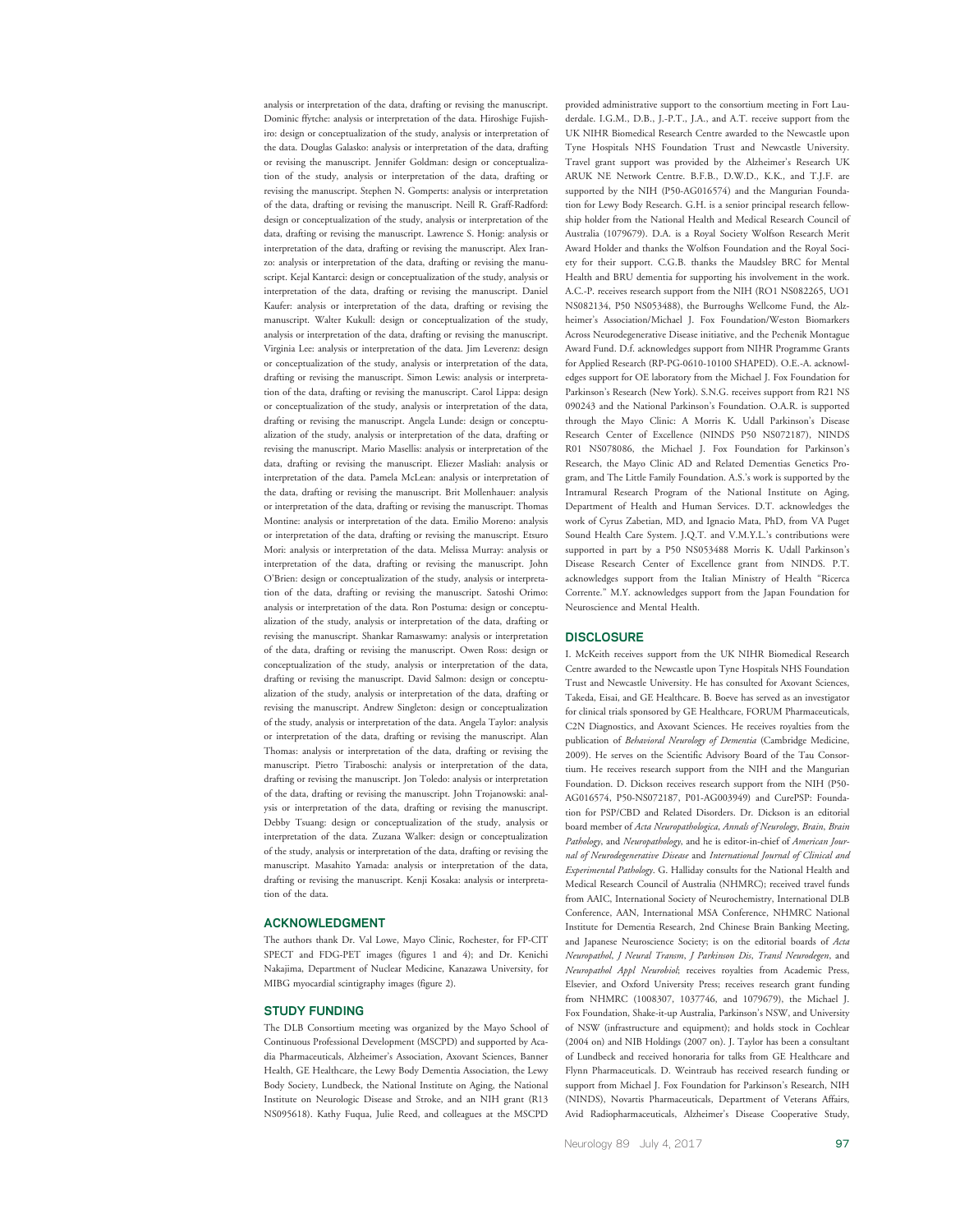and the International Parkinson and Movement Disorder Society; honoraria from AbbVie, Acadia, Biogen, Biotie, Clintrex LLC, Janssen, Merck, Novartis, Pfizer, Teva Pharmaceuticals, UCB, and the CHDI Foundation; license fee payments from the University of Pennsylvania for the QUIP and QUIP-RS; royalties from Wolters Kluwer; and and fees for legal consultation for a lawsuit related to antipsychotic prescribing in a patient with Parkinson disease. D. Aarsland has received research support and/or honoraria from Astra-Zeneca, H. Lundbeck, Novartis Pharmaceuticals, and GE Health, and serves as a paid consultant for H. Lundbeck and Axovant. J. Galvin receives research support from Biogen, Axovant, NIH, Association for Frontotemporal Degeneration, and Florida Department of Health, and is a consultant for Biogen and Eisai. J. Attems reports no disclosures relevant to the manuscript. C. Ballard has received honoraria and grant funding from Acadia Pharmaceuticals, which manufactures pimavanserin. Other financial disclosures in the last 2 years include the following: contract grant funding from Lundbeck, Takeda, and Axovant pharmaceutical companies and honoraria from Lundbeck, Lilly, Otusaka, and Orion pharmaceutical companies. A. Bayston reports no disclosures relevant to the manuscript. T. Beach is a consultant to GE Healthcare and Avid Radiopharmaceuticals, performs contracted research for Avid Radiopharmaceuticals and Navidea Biopharmaceuticals, and receives research funding from NIH grant (P30AG019610), the Arizona Department of Health and Human Services, and the Michael J. Fox Foundation for Parkinson's Research. F. Blanc has received speaker's honoraria and travel expenses from Roche, Biogen Idec, Novartis, and Merck Serono. N. Bohnen receives research support from the NIH, Department of Veterans Affairs, and the Michael J. Fox Foundation. L. Bonanni reports no disclosures relevant to the manuscript. J. Bras was supported by a fellowship from the Alzheimer's Society and funding from the Lewy Body Society and Parkinson's UK. P. Brundin has received commercial support as a consultant from Renovo Neural, Inc., Roche, Teva/Lundbeck, and AbbVie. He has received commercial support for grants/research from Renovo and Teva/Lundbeck. Dr. Brundin has ownership interests in Acousort AB and Parkcell AB. D. Burn and A. Chen-Plotkin report no disclosures relevant to the manuscript. J. Duda serves on the Editorial Board for npj Parkinson's Disease and has received research support from the US Department of Veterans Affairs, NIH, and the Michael J. Fox Foundation for Parkinson's Research. O. El-Agnaf reports no disclosures relevant to the manuscript. H. Feldman receives research funding from the NIH, the Canadian Institutes of Health Research, the Weston Foundation, UC Cures for Alzheimer's Disease, and Heart and Stroke Foundation of Canada. He has served as coinvestigator on clinical trials sponsored by TauRx, Hoffman LaRoche, and Lilly. He currently serves on the scientific advisory boards for the Tau Consortium, Tau Rx, and the Alzheimer Society of Canada Research Policy. He has performed service agreements for UCSD/UBC with Genentech Banner Health, Eisai, Arena, and Merck. He receives royalties for the publication of An Atlas of Alzheimer's Disease (Informa Health, 2007). He has a US patent: PCT/US 2007/07008. T. Ferman, D. ffytche, and H. Fujishiro report no disclosures relevant to the manuscript. D. Galasko is funded by NIH grant AG05131, the Michael J. Fox Foundation, and the California Institute for Regenerative Medicine. He has received funding from vTv Pharmaceuticals and Eli Lilly, Inc., for consultation, from Eli Lilly and Prothena for service on Data Safety Boards, and payment from Biomed Central as Editor for Alzheimer's Research and Therapy. J. Goldman has received grant/research support from the NIH, Michael J. Fox Foundation, Rush University, Parkinson Disease Foundation, Acadia, and Biotie (site PI), consulting fees from Acadia, Biogen, Pfizer, and Teva, and honoraria from the International Parkinson and Movement Disorder Society, American Academy of Neurology, MedEdicus, and Pri-Med. S. Gomperts reports no disclosures relevant to the manuscript. N. Graff-Radford is in a multicenter study on Lewy body disease for Axovant and is taking part in multicenter studies with Eli Lilly, Biogen, and TauRX. He has consulted for Cytox. L. Honig has performed consulting for Bristol-Myers Squibb, Forum, Lilly, and Lundbeck pharmaceutical companies; has performed clinical drug trials research funded by AbbVie, Axovant, Bristol-Myers Squibb, C2N, Forum, Genentech, Lilly, Lundbeck, Merck, Pfizer, Roche, TauRx, and vTv pharmaceutical companies; receives compensation from editorial board activities of JAMA Neurology; and receives research support from NIH. A. Iranzo reports no disclosures relevant to the manuscript. K. Kantarci serves on the Data Safety Monitoring Board for Takeda Pharmaceuticals. She is funded by the NIH. D. Kaufer served as a consultant to Janssen Research and Development and was a member of the Scientific Advisory Board for Takeda/Zinfandel. He serves as a consultant to Axovant Sciences, Inc., is a member of the Scientific Advisory Board of the FTD Disorders Registry, is a member of the Scientific Advisory Council of the Lewy Body Dementia Association, and is a member of the Board of Directors of Alzheimer's North Carolina. He receives research support from NIH, TauRx Therapeutics, Navidea Biopharmaceuticals, Axovant Sciences, Neurim Pharmaceuticals, and AbbVie. W. Kukull is funded primarily by NIH grant U01 AG016976 "National Alzheimer's Coordinating Center" and has no other relevant disclosures. He is a Senior Associate Editor for Alzheimer's and Dementia and is also on the editorial board of Alzheimer's Disease and Associated Disorders (nonrenumerated positions). V. Lee may accrue revenue in the future on patents submitted by the University of Pennsylvania wherein she is coinventor and she received revenue from the sale of Avid to Eli Lily as coinventor on imaging-related patents submitted by the University of Pennsylvania. She receives research support from the NIH, GSK, Janssen, Biogen, and several nonprofits. J. Leverenz has served as a consultant for Axovant, GE Healthcare, Navidea Biopharmaceuticals, and Takeda and is funded by grants from the Alzheimer's Drug Discovery Fund, Genzyme/Sanofi, Jane and Lee Seidman Fund, Lewy Body Dementia Association, Michael J. Fox Foundation, and NIH (RF1AG051495, P50NS062684, U01NS100610). S. Lewis, C. Lippa, and A. Lunde report no disclosures relevant to the manuscript. M. Masellis has no disclosures relating to this work. Outside of this work, Dr. Masellis served as an Associate Editor for Current Pharmacogenomics and Personalized Medicine; served as an advisor to Bioscape Medical Imaging CRO, UCB, and GE Healthcare; received honoraria and travel/accommodations/meeting expenses from Novartis and Teva; received royalties from Henry Stewart Talks Ltd.; received peer-reviewed research grants from Canadian Institutes of Health Research, Early Researcher Award– Ministry of Economic Development and Innovation of Ontario, Ontario Brain Institute, Sunnybrook AFP Innovation Fund, Alzheimer's Drug Discovery Foundation (ADDF), Brain Canada, Heart and Stroke Foundation Centre for Stroke Recovery, Weston Brain Institute, and Washington University; received investigator-initiated research support from Teva; received contract research support from Axovant; and received salary support from the Department of Medicine at Sunnybrook Health Sciences Centre and University of Toronto and from the Sunnybrook Foundation. In addition, Dr. Masellis has a patent US 14/674,606 pending, a patent PCT/US15/023618 pending, a patent AR 20150101010 pending, and a patent TW 104110766 pending. E. Masliah and P. McLean report no disclosures relevant to the manuscript. B. Mollenhauer has received independent research grants from TEVA-Pharma, Desitin, Boehringer Ingelheim, and GE Healthcare, and honoraria for consultancy from Bayer Schering Pharma AG, Roche, AbbVie, TEVA-Pharma, and Biogen, and for presentations from GlaxoSmithKline, Orion Pharma, and TEVA-Pharma, and travel costs from TEVA-Pharma. B.M. is a member of the executive steering committee of the Parkinson Progression Marker Initiative of the Michael J. Fox Foundation for Parkinson's Research and has received grants from the BMBF, EU, Deutsche Parkinson Vereinigung, Michael J. Fox Foundation for Parkinson's Research, and Stifterverband für die deutsche Wissenschaft, and has scientific collaborations with Roche, Bristol-Myers Squibb, Ely Lilly, Covance, and Biogen. T. Montine reports no disclosures relevant to the manuscript. E. Moreno is a full employee of GE Healthcare and has been involved in the clinical development of DaTSCAN for the diagnosis of DLB. E. Mori received honoraria from serving on the scientific advisory board of Eisai, grants and personal fees from Eisai, Daiichi Sankyo, Novartis, and FUJIFILM RI, and personal fees from Johnson & Johnson, Ono, and Nihon Medi-Physics. M. Murray is funded by the Ed and Ethel Moore Alzheimer's Disease Research Program (6AZ01) and Gerstner Family Career Development Award. J. O'Brien has acted as a consultant for GE Healthcare, Cytox, TauRx, Axona, Piramal, and Lilly and has received grants from Avid (Lilly). S. Orimo received honoraria for sponsored lectures from FUJIFILM RI Pharma Co Ltd. R. Postuma received grants from the Fonds de la Recherche en Sante Quebec, the Canadian Institute of Health Research, the Parkinson Society, the Weston-Garfield Foundation, and the Webster Foundation, as well as funding for consultancy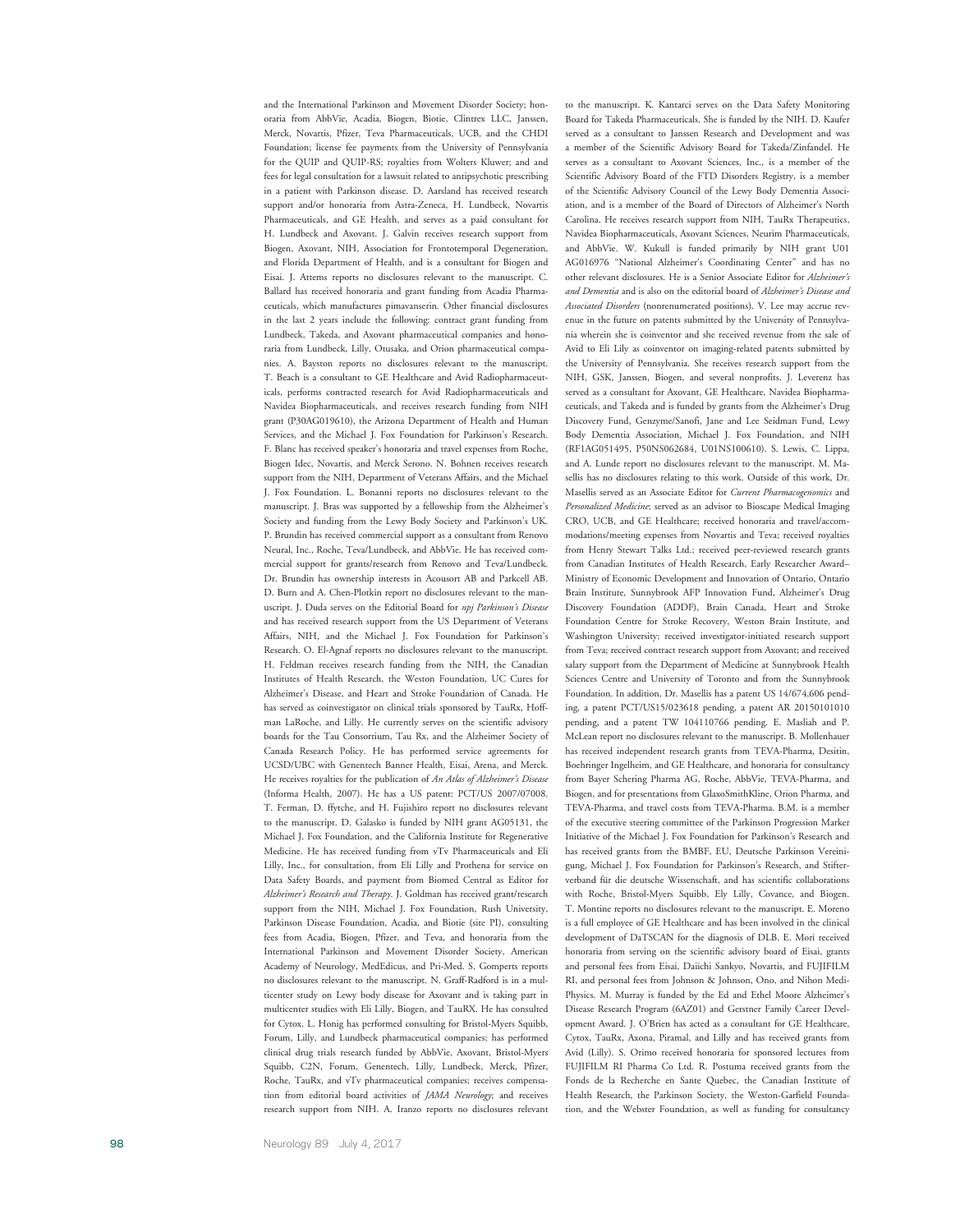from Biotie and Roche, and speaker fees from Novartis Canada and Teva Neurosciences. S. Ramaswamy is an employee of Axovant Sciences, Inc. He has been involved in the design and execution of the clinical trials in Lewy body dementia conducted by Axovant. O. Ross reports no disclosures relevant to the manuscript. D. Salmon is a consultant for Takeda Pharmaceuticals and is supported by NIA grant AG05131. A. Singleton is an employee of the Intramural Program of the NIH. A. Taylor is an employee of the Lewy Body Dementia Association. A. Thomas has received support from GE Healthcare, the manufacturer of 123I-FP-CIT (DaTSCAN), for investigator-led research. P. Tiraboschi reports no disclosures relevant to the manuscript. J. Toledo has received research support from Eli-Lilly. J. Trojanowski may accrue revenue in the future on patents submitted by the University of Pennsylvania wherein he is coinventor and he received revenue from the sale of Avid to Eli Lilly as coinventor on imaging-related patents submitted by the University of Pennsylvania. He receives research support from the NIH, GSK, Janssen, Biogen, and several nonprofits. D. Tsuang serves on the Editorial Board of the American Journal of Medical Genetics, Neuropsychiatric Section, and receives research funding from the NIH and Veterans Affairs Research and Development. Z. Walker has received funding for travel, consultancy, speaker fees, and research support from GE Healthcare (GEHC). M. Yamada received honoraria for sponsored lectures and research grant from Fujifilm RI Pharma Co. Ltd. K. Kosaka reports no disclosures relevant to the manuscript. Go to [Neurology.org](http://neurology.org/lookup/doi/10.1212/WNL.0000000000004058) for full disclosures.

Received September 30, 2016. Accepted in final form March 30, 2017.

## **REFERENCES**

- 1. McKeith IG, Galasko D, Kosaka K, et al. Consensus guidelines for the clinical and pathologic diagnosis of dementia with Lewy bodies (DLB): report of the Consortium on DLB International Workshop. Neurology 1996; 47:1113–1124.
- 2. McKeith IG, Dickson DW, Lowe J, et al. Dementia with Lewy bodies: diagnosis and management: third report of the DLB Consortium. Neurology 2005;65:1863–1872.
- 3. Vann Jones SA, O'Brien JT. The prevalence and incidence of dementia with Lewy bodies: a systematic review of population and clinical studies. Psychol Med 2014;44:673–683.
- 4. Tiraboschi P, Attems J, Thomas A, et al. Clinicians' ability to diagnose dementia with Lewy bodies is not affected by beta-amyloid load. Neurology 2015;84:496–499.
- 5. Weisman D, Cho M, Taylor C, Adame A, Thal LJ, Hansen LA. In dementia with Lewy bodies, Braak stage determines phenotype, not Lewy body distribution. Neurology 2007;69:356–359.
- 6. Toledo JB, Cairns NJ, Da X, et al. Clinical and multimodal biomarker correlates of ADNI neuropathological findings. Acta Neuropathol Commun 2013;1:65.
- 7. Hansen L, Salmon D, Galasko D, et al. The Lewy body variant of Alzheimer's disease: a clinical and pathologic entity. Neurology 1990;40:1–8.
- 8. Hamilton JM, Landy KM, Salmon DP, Hansen LA, Masliah E, Galasko D. Early visuospatial deficits predict the occurrence of visual hallucinations in autopsy-confirmed dementia with Lewy bodies. Am J Geriatr Psychiatry 2012;20:773–781.
- 9. Ferman TJ, Smith GE, Boeve BF, et al. Neuropsychological differentiation of dementia with Lewy bodies from normal aging and Alzheimer's disease. Clin Neuropsychol 2006;20:623–636.
- 10. Yokoi K, Nishio Y, Uchiyama M, Shimomura T, Iizuka O, Mori E. Hallucinators find meaning in noises: pareidolic illusions in dementia with Lewy bodies. Neuropsychologia 2014;56:245–254.
- 11. Walker Z, Possin KL, Boeve BF, Aarsland D. Lewy body dementias. Lancet 2015;386:1683–1697.
- 12. Galvin JE. Improving the clinical detection of Lewy body dementia with the Lewy body composite risk score. Alzheimers Dement 2015;1:316–324.
- 13. Bradshaw JSM, Hopwood M, Anderson V, Brodtmann A. Fluctuating cognition in dementia with Lewy bodies and Alzheimer's disease is qualitatively distinct. J Neurol Neurosurg Psychiatry 2004;75:382–387.
- 14. Ferman TJ, Smith GE, Boeve BF, et al. DLB fluctuations: specific features that reliably differentiate from AD and normal aging. Neurology 2004;62:181–187.
- 15. Walker MP, Ayre GA, Cummings JL, et al. The clinician assessment of fluctuation and the one day fluctuation assessment scale: two methods to assess fluctuating confusion in dementia. Br J Psychiatry 2000;177:252– 256.
- 16. Lee DR, McKeith I, Mosimann U, et al. The dementia cognitive fluctuation scale, a new psychometric test for clinicians to identify cognitive fluctuations in people with dementia. Am J Geriatr Psychiatry 2014;22:926–935.
- 17. Mosimann UP, Collerton D, Dudley R, et al. A semistructured interview to assess visual hallucinations in older people. Int J Geriatr Psychiatry 2008;23:712–718.
- 18. Postuma RB, Berg D, Stern M, et al. MDS clinical diagnostic criteria for Parkinson's disease. Mov Disord 2015; 30:1591–1599.
- 19. Ferman TJ, Boeve BF, Smith GE, et al. Inclusion of RBD improves the diagnostic classification of dementia with Lewy bodies. Neurology 2011;77:875–882.
- 20. Postuma RB, Gagnon JF, Vendette M, Fantini ML, Massicotte-Marquez J, Montplaisir J. Quantifying the risk of neurodegenerative disease in idiopathic REM sleep behavior disorder. Neurology 2009;72:1296–1300.
- 21. Iranzo A, Fernandez-Arcos A, Tolosa E, et al. Neurodegenerative disorder risk in idiopathic REM sleep behavior disorder: study in 174 patients. PLoS One 2014;9:e89741.
- 22. Boeve BF, Silber MH, Ferman TJ, et al. Clinicopathologic correlations in 172 cases of rapid eye movement sleep behavior disorder with or without a coexisting neurologic disorder. Sleep Med 2013;14:754–762.
- 23. Boeve BF, Molano JR, Ferman TJ, et al. Validation of the Mayo Sleep Questionnaire to screen for REM sleep behavior disorder in an aging and dementia cohort. Sleep Med 2011;12:445–453.
- 24. Postuma RB, Arnulf I, Hogl B, et al. A single-question screen for rapid eye movement sleep behavior disorder: a multicenter validation study. Mov Disord 2012;27:913–916.
- 25. Williams SS, Williams J, Combrinck M, Christie S, Smith AD, McShane R. Olfactory impairment is more marked in patients with mild dementia with Lewy bodies than those with mild Alzheimer disease. J Neurol Neurosurg Psychiatry 2009;80:667–670.
- 26. McKeith I, O'Brien J, Walker Z, et al. Sensitivity and specificity of dopamine transporter imaging with 123I-FP-CIT SPECT in dementia with Lewy bodies: a phase III, multicentre study. Lancet Neurol 2007;6:305–313.
- 27. Colloby SJ, McParland S, O'Brien JT, Attems J. Neuropathological correlates of dopaminergic imaging in Alzheimer's disease and Lewy body dementias. Brain 2012; 135:2798–2808.
- 28. Yoshita M, Arai H, Arai H, et al. Diagnostic accuracy of I-123-meta-iodobenzylguanidine myocardial scintigraphy in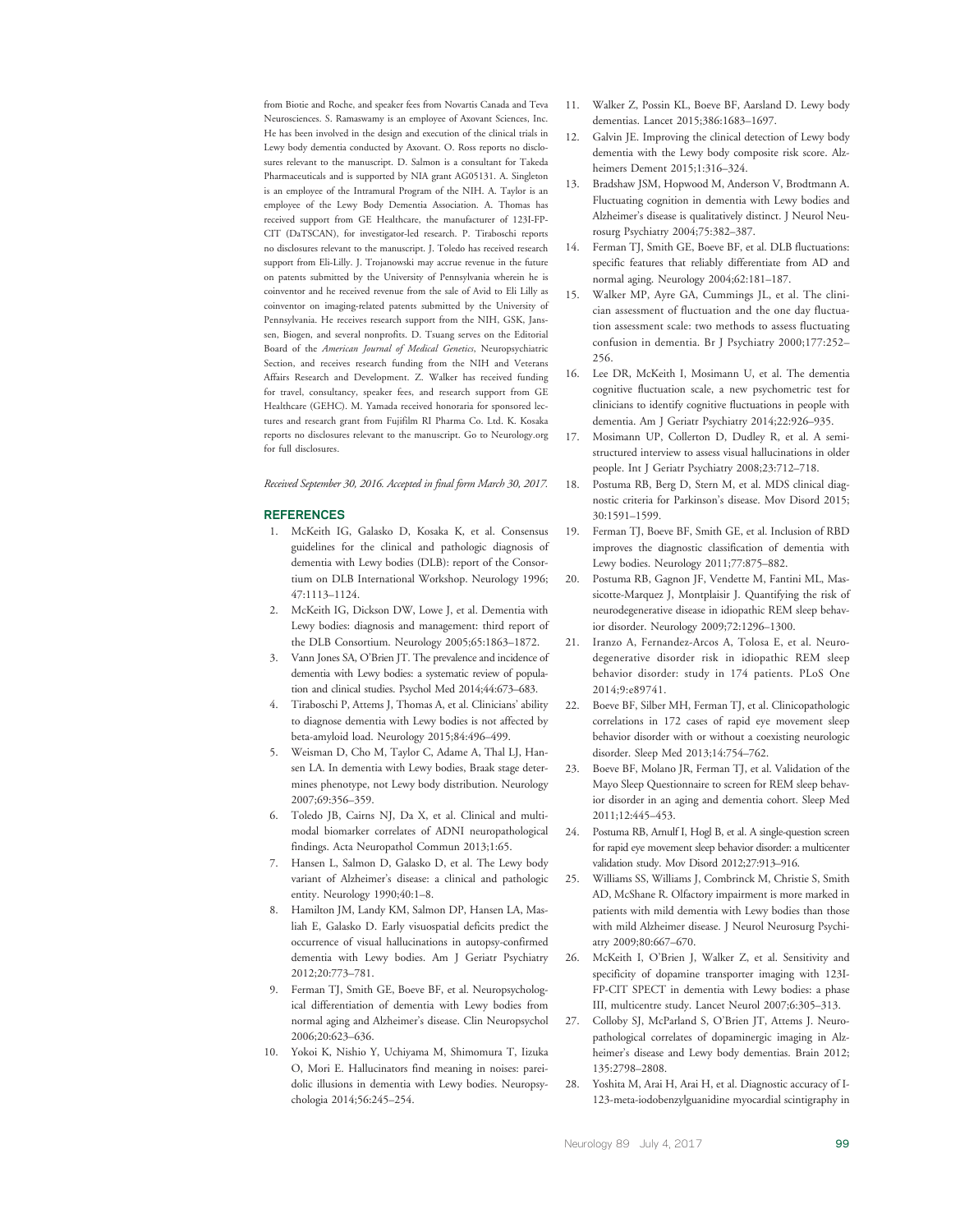dementia with Lewy bodies: a multicenter study. PLoS One 2015;10:e0120540.

- 29. Tiraboschi P, Corso A, Guerra UP, et al. (123) I-2betacarbomethoxy-3beta-(4-iodophenyl)-N-(3-fluoropropyl) nortropane single photon emission computed tomography and (123) I-metaiodobenzylguanidine myocardial scintigraphy in differentiating dementia with Lewy bodies from other dementias: a comparative study. Ann Neurol 2016;80:368–378.
- 30. Burton EJ, Barber R, Mukaetova-Ladinska EB, et al. Medial temporal lobe atrophy on MRI differentiates Alzheimers disease from dementia with Lewy bodies and vascular cognitive impairment: a prospective study with pathological verification of diagnosis. Brain 2009;132: 195–203.
- 31. Harper L, Fumagalli GG, Barkhof F, et al. MRI visual rating scales in the diagnosis of dementia: evaluation in 184 post-mortem confirmed cases. Brain 2016;139:1211– 1225.
- 32. Nedelska Z, Ferman TJ, Boeve BF, et al. Pattern of brain atrophy rates in autopsy-confirmed dementia with Lewy bodies. Neurobiol Aging 2015;36:452–461.
- 33. Higuchi M, Tashiro M, Arai H, et al. Glucose hypometabolism and neuropathological correlates in brains of dementia with Lewy bodies. Exp Neurol 2000;162: 247–256.
- 34. Minoshima S, Foster NL, Sima AAF, Frey KA, Albin RL, Kuhl DE. Alzheimer's disease versus dementia with Lewy bodies: cerebral metabolic distinction with autopsy confirmation. Ann Neurol 2001;50:358–365.
- 35. Lobotesis K, Fenwick JD, Phipps A, et al. Occipital hypoperfusion on SPECT in dementia with Lewy bodies but not AD. Neurology 2001;56:643–649.
- 36. O'Brien JT, Firbank MJ, Davison C, et al. F-18-FDG PET and perfusion SPECT in the diagnosis of Alzheimer and Lewy body dementias. J Nucl Med 2014;55:1959– 1965.
- 37. Lim SM, Katsifis A, Villemagne VL, et al. The F-18-FDG PET cingulate island sign and comparison to I-123-beta-CIT SPECT for diagnosis of dementia with Lewy bodies. J Nucl Med 2009;50:1638–1645.
- 38. Graff-Radford J, Murray ME, Lowe VJ, et al. Dementia with Lewy bodies basis of cingulate island sign. Neurology 2014;83:801–809.
- 39. Bonanni L, Thomas A, Tiraboschi P, Perfetti B, Varanese S, Onofrj M. EEG comparisons in early Alzheimers disease, dementia with Lewy bodies and Parkinson's disease with dementia patients with a 2-year follow-up. Brain 2008;131:690–705.
- 40. Petrou M, Dwamena BA, Foerster BR, et al. Amyloid deposition in Parkinson's disease and cognitive impairment: a systematic review. Mov Disord 2015;30:928–935.
- 41. Kantarci K, Lowe VJ, Boeve BF, et al. Multimodality imaging characteristics of dementia with Lewy bodies. Neurobiol Aging 2012;33:2091–2105.
- 42. Guerreiro R, Escott-Price V, Darwent L, et al. Genomewide analysis of genetic correlation in dementia with Lewy bodies, Parkinson's and Alzheimer's diseases. Neurobiol Aging 2016:38;214.e7–214.e10.
- 43. Peuralinna T, Myllykangas L, Oinas M, et al. Genomewide association study of neocortical Lewy-related pathology. Ann Clin Transl Neurol 2015;2:920–931.
- 44. Guella I, Evans DM, Szu-Tu C, et al. Alpha-synuclein genetic variability: a biomarker for dementia in Parkinson disease. Ann Neurol 2016;79:991–999.
- 45. Boot BP. Comprehensive treatment of dementia with Lewy bodies. Alzheimers Res Ther 2015;7:45.
- 46. Uc EY, Doerschug KC, Magnotta V, et al. Phase I/II randomized trial of aerobic exercise in Parkinson disease in a community setting. Neurology 2014;83:413–425.
- 47. Wang HF, Yu JT, Tang SW, et al. Efficacy and safety of cholinesterase inhibitors and memantine in cognitive impairment in Parkinson's disease, Parkinson's disease dementia, and dementia with Lewy bodies: systematic review with meta-analysis and trial sequential analysis. J Neurol Neurosurg Psychiatry 2015;86:135–143.
- 48. Stinton C, McKeith I, Taylor JP, et al. Pharmacological management of Lewy body dementia: a systematic review and meta-analysis. Am J Psychiatry 2015;172: 731–742.
- 49. McKeith I, Del Ser T, Spano P, et al. Efficacy of rivastigmine in dementia with Lewy bodies: a randomised, double-blind, placebo-controlled international study. Lancet 2000;356:2031–2036.
- 50. McKeith I, Fairbairn A, Perry R, Thompson P, Perry E. Neuroleptic sensitivity in patients with senile dementia of Lewy body type. BMJ 1992;305:673–678.
- 51. Kurlan R, Cummings J, Raman R, Thal L. Quetiapine for agitation or psychosis in patients with dementia and parkinsonism. Neurology 2007;68:1356–1363.
- 52. Cummings J, Isaacson S, Mills R, et al. Pimavanserin for patients with Parkinson's disease psychosis: a randomised, placebo-controlled phase 3 trial. Lancet 2014;383:533– 540.
- 53. Goldman JG, Goetz CG, Brandabur M, Sanfilippo M, Stebbins GT. Effects of dopaminergic medications on psychosis and motor function in dementia with Lewy bodies. Mov Disord 2008;23:2248–2250.
- 54. Aurora RN, Zak RS, Maganti RK, et al. Best practice guide for the treatment of REM sleep behavior disorder (RBD). J Clin Sleep Med 2010;6:85–95.
- 55. Montine TJ, Phelps CH, Beach TG, et al. National Institute on Aging-Alzheimer's Association guidelines for the neuropathologic assessment of Alzheimer's disease: a practical approach. Acta Neuropathol 2012;123:1–11.
- 56. Beach TG, Adler CH, Lue L, et al. Unified staging system for Lewy body disorders: correlation with nigrostriatal degeneration, cognitive impairment and motor dysfunction. Acta Neuropathol 2009;117:613–634.
- 57. Fujishiro H, Tsuboi Y, Lin W-L, Uchikado H, Dickson DW. Co-localization of tau and alpha-synuclein in the olfactory bulb in Alzheimer's disease with amygdala Lewy bodies. Acta Neuropathol 2008;116:17–24.
- 58. Uchikado H, Lin W-L, DeLucia MW, Dickson DW. Alzheimer disease with amygdala Lewy bodies: a distinct form of alpha-synucleinopathy. J Neuropathol Exp Neurol 2006;65:685–697.
- 59. Alafuzoff I, Parkkinen L, Al-Sarraj S, et al. Assessment of alpha-synuclein pathology: a study of the BrainNet Europe consortium. J Neuropathol Exp Neurol 2008; 67:125–143.
- 60. Dickson DW, Braak H, Duda JE, et al. Neuropathological assessment of Parkinson's disease: refining the diagnostic criteria. Lancet Neurol 2009;8:1150–1157.